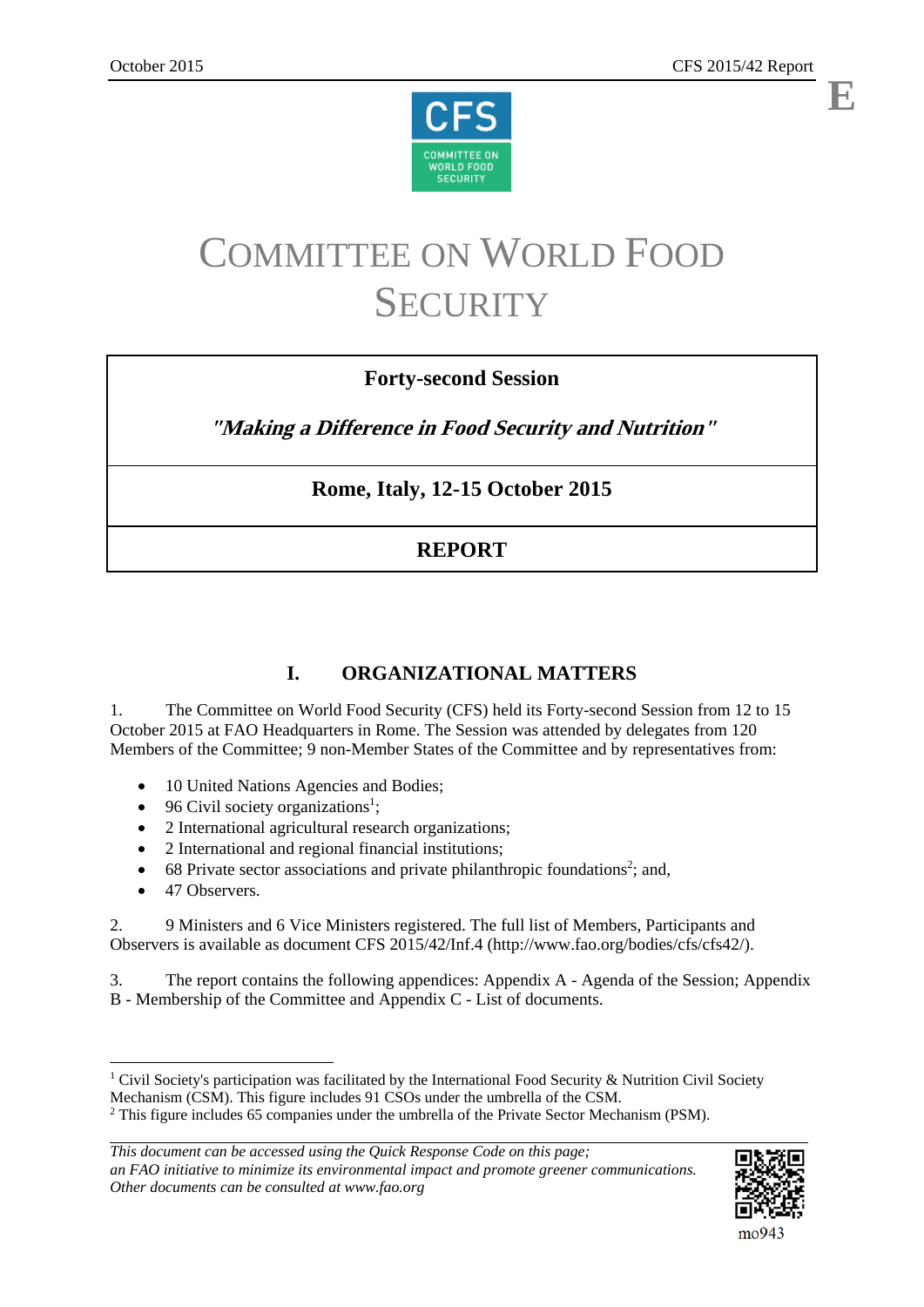4. The Committee was informed that the European Union (EU) was participating in accordance with paragraphs 8 and 9 of Article II of the FAO Constitution.

5. The Session was opened by the Chairperson of the Committee, Ms Gerda Verburg, Netherlands.

6. The Committee adopted the Provisional Agenda and Timetable.

7. The Committee appointed a Drafting Committee composed of Afghanistan, Argentina, Bangladesh, Brazil, Burkina Faso, Canada, France, Kuwait, New Zealand, Russian Federation, Thailand and United Republic of Tanzania, as well as Mr Jón Erlingur Jónasson, Iceland, as Chair of the Drafting Committee.

# **II. CFS AND THE SUSTAINABLE DEVELOPMENT GOAL CHALLENGE**

8. The purpose of this agenda item was to provide CFS stakeholders with an opportunity to express their expectations on the role of CFS in engaging with the 2030 Agenda for Sustainable Development.

9. Opening statements were delivered by Ms Gerda Verburg, Chair of the Committee on World Food Security; Mr David Nabarro, Special Representative of the United Nations Secretary-General for Food Security and Nutrition, on behalf of and representing Mr Ban Ki-moon, United Nations Secretary-General; Mr José Graziano da Silva, Director-General, Food and Agriculture Organization of the United Nations (FAO); Mr Kanayo Nwanze, President, International Fund for Agricultural Development (IFAD); Ms Ertharin Cousin, Executive Director, the United Nations World Food Programme (WFP); Dr Per Pinstrup-Andersen, Chairperson of the Steering Committee of the High-Level Panel of Experts on Food Security and Nutrition (HLPE). The statements are available as CFS Information documents at http://www.fao.org/bodies/cfs/cfs42/

10. Following an exchange of views, the Committee noted the following:

a) CFS stakeholders called for CFS, as the foremost inclusive international and intergovernmental platform to promote policy convergence and coordination on food security and nutrition, to put the implementation of the Sustainable Development Goals (SDGs), particularly those related to ending hunger and malnutrition, at the centre of its work from now until 2030;

b) CFS offers a unique opportunity to share lessons learned, good practices, report on progress made, and address emerging challenges or policy gaps;

c) Implementing existing CFS policy instruments such as the Voluntary Guidelines on the Responsible Governance of Tenure of Land, Fisheries and Forests in the Context of National Food Security (VGGT), the Principles for Responsible Investment in Agriculture and Food Systems (RAI) and the Framework for Action for Food Security and Nutrition in Protracted Crises (FFA), as well as the CFS policy recommendations informed by the High-Level Panel of Experts on Food Security and Nutrition (HLPE) reports, at country-level, can make an important contribution to advancing progress on Goal 2 and other related targets; d) CFS can also play an important role in supporting outreach and communication on Goal 2 and related and cross-cutting topics at all levels;

e) In deciding on its future Multi-Year Programme of Work, strong emphasis should be placed on the added value of CFS in contributing to the achievement of the SDGs.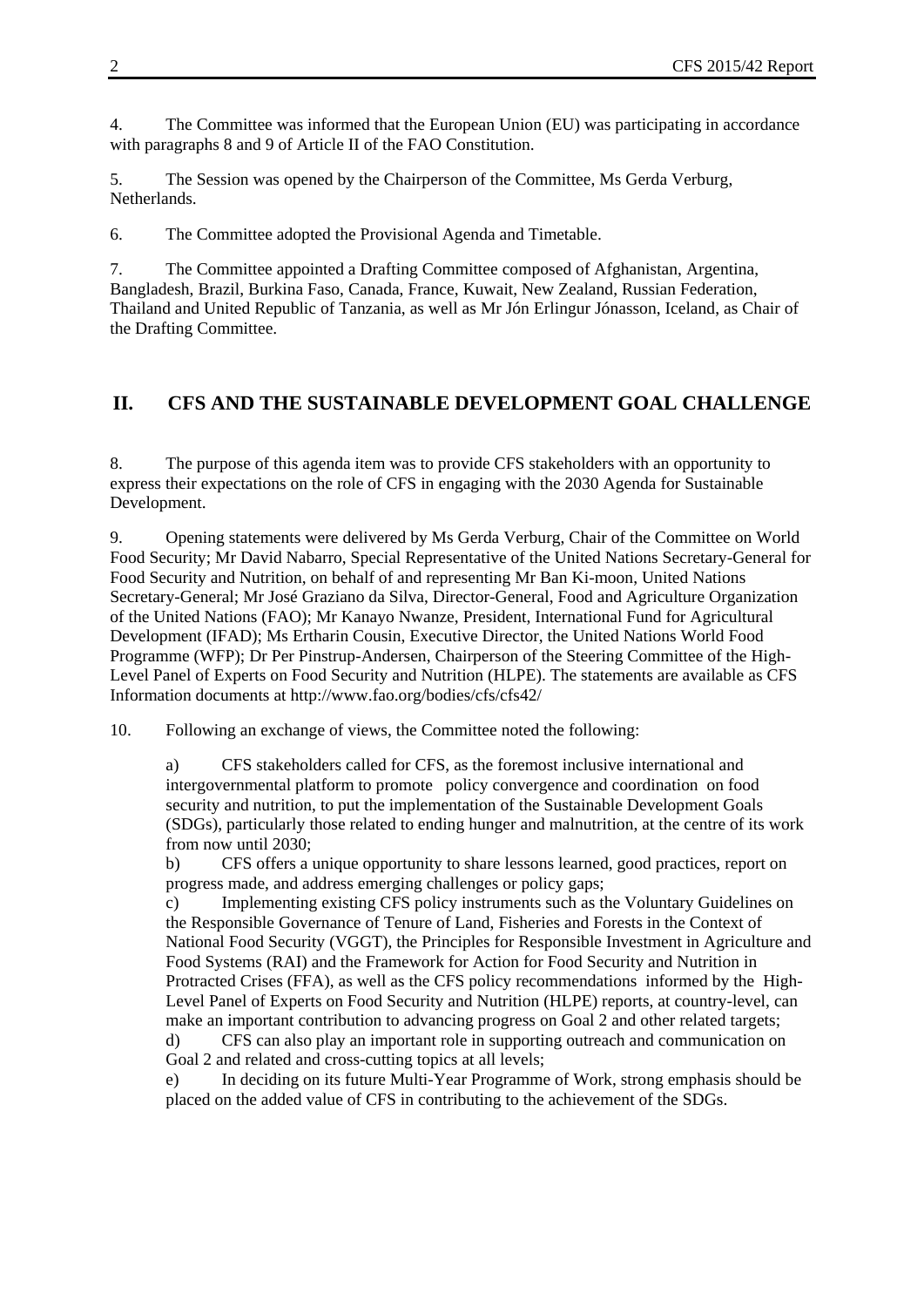# **III. STATE OF FOOD INSECURITY IN THE WORLD 2015**

11. The Committee considered a presentation on behalf of the three Rome-based Agencies by Mr Pietro Gennari, FAO Chief Statistician and Coordinator of the joint FAO, IFAD, WFP report on the State of Food Insecurity in the World 2015 (SOFI). The presentation provided an update of the main findings of 2015 SOFI Report and an overview of the new requirements for monitoring food security and nutrition in the context of the 2030 Agenda for Sustainable Development.

12. The Committee took note of the updated findings of 2015 SOFI Report, including but not limited to:

a) Global hunger continues to reduce but remains unacceptably high: about 793 million people were chronically undernourished in 2014-16, 214 million less than in 1990-92; b) The prevalence of undernourishment fell from 18.6 percent in 1990-92 to 10.9 percent in 2014-16 globally, and from 23.3 percent to 12.9 percent in developing countries; c) Since 1990-92, 73 developing countries (out of 129) have reached the hunger target of the Millennium Development Goals (MDGs) by halving the proportion of undernourished by 2015 and/or maintaining or reducing the proportion below 5 percent, of which 29 countries have achieved the more stringent World Food Summit (WFS) target, by halving the number of hungry people by 2015.

13. The Committee noted that 2015 marked the end of the monitoring period of the MDGs and the WFS target and that SOFI would be reshaped to monitor Goal 2 of the Sustainable Development Goals, which is to "End hunger, achieve food security and improved nutrition, and promote sustainable agriculture". The Rome-based Agencies are discussing various indicators that could monitor the 5 agreed multidimensional targets and the means of implementation. This may require broader partnerships with additional agencies.

# **IV. POLICY CONVERGENCE**

### **IV.A POLICY ROUND TABLE: WATER FOR FOOD SECURITY AND NUTRITION**

14. Mr Nicola Lamaddalena, Rapporteur of the Policy Round Table on Water for Food Security and Nutrition presented the topic and the proposed set of recommendations.

15. The Committee:

Acknowledged with appreciation the HLPE report on water for FSN; and

Recalled that: water, food security and nutrition are intrinsically linked; water is essential for the progressive realization of both the right to adequate food in the context of national food security, and the right to safe drinking water and sanitation; and that mainstreaming gender equality and women's empowerment in relation to water is fundamental to improving FSN. Water is the lifeblood of ecosystems on which the food security and nutrition of present and future generations depend. Water of appropriate quality and quantity is essential for food production (fisheries, crops and livestock), processing, transformation and preparation. The quality of drinking water affects the effective absorption of nutrients by the human body. Water supports economic growth, jobs and income generation, and contributes to economic access to food for billions of people;

Acknowledged that different regions face context-specific challenges associated with: water scarcity, producing enough food for a growing population, increasing competition for water between people and sectors, climate change, increasing degradation of water resources and ecosystems, and the lack of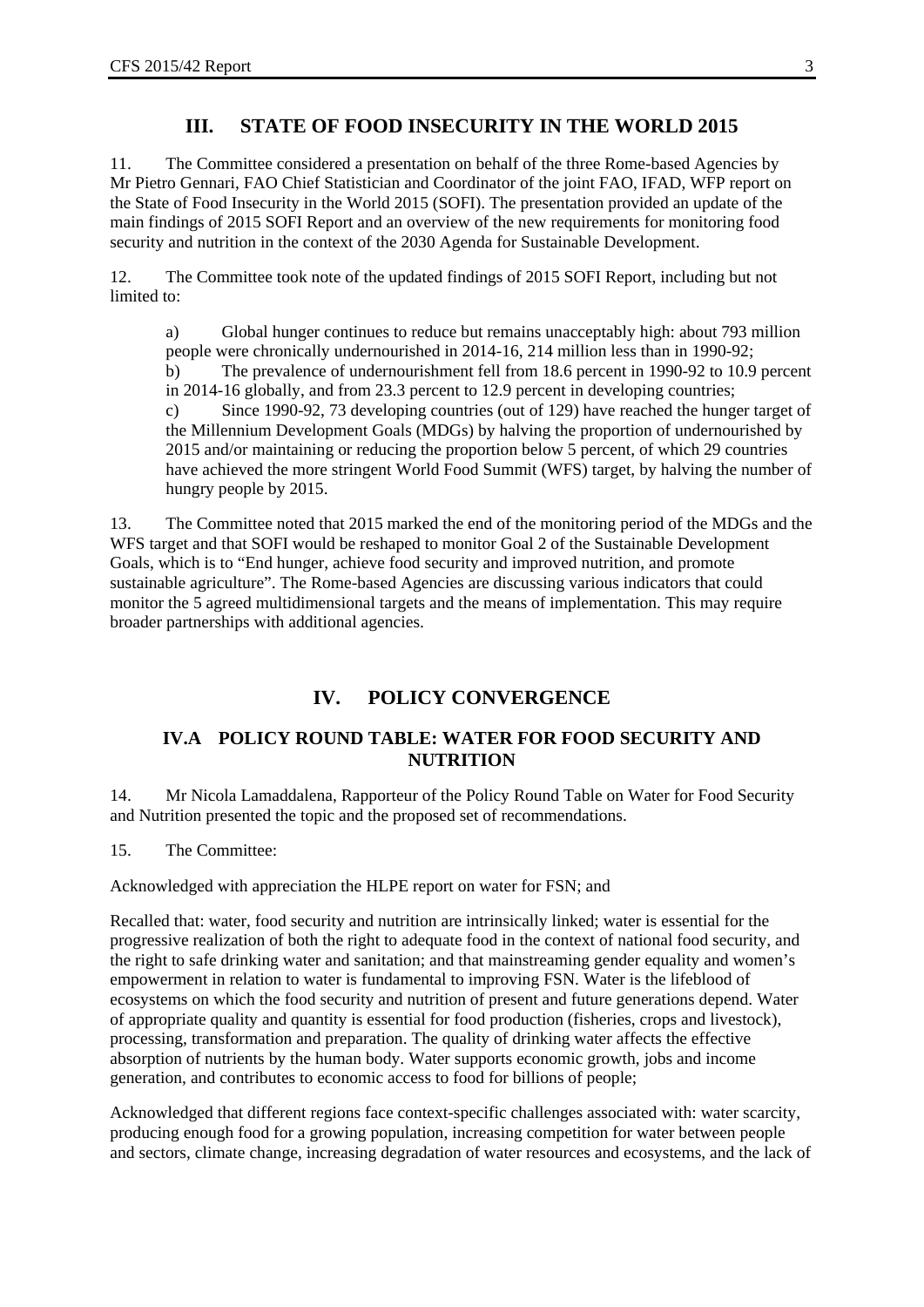fair and transparent allocation mechanisms that recognise and protect the interests and rights of all users, especially the most vulnerable and marginalized.

Stressed the key role of water in achieving the 2030 Agenda for Sustainable Development and the importance of sound management of water to achieve FSN.

Encouraged States and other relevant stakeholders to join forces, within their mandate, competencies and responsibilities, to address the challenges related to water's contribution to FSN through both an ecosystem approach and a people-centred approach. Specifically, the Committee offered the following recommendations:

### **1. Promote sustainable management and conservation of ecosystems for the continued availability, quality and reliability of water for FSN**

a) Promote an ecosystem approach and participatory mechanisms for the conservation, restoration and sustainable management of ecosystems, involving actors at the appropriate scales;

b) Encourage the collection of water related information in all sectors and, where appropriate, undertake evidence-based assessments of the current status and projections for water resources demand and supply, to plan and invest effectively to maximise long-term benefits for FSN;

c) Prevent and significantly reduce pollution, restore, depollute and protect water bodies from contamination and ensure water quality is preserved for domestic, agricultural and foodrelated uses, including through targeted incentives and disincentives.

### **2. Improve coherence between water and FSN related policies, strategies and plans**

a) Review and implement water policies and strategies, as appropriate, so that they are comprehensive and incorporate FSN concerns across sectors, and promote transparency and accountability by all actors for their impact on water for FSN, thus contributing to the progressive realization of both the right to safe drinking water and sanitation and the right to adequate food in the context of national food security;

b) Consider water explicitly in developing and reviewing national FSN strategies;

c) Enhance the coherence of relevant sectoral policies concerning water for FSN;

d) Coordinate the policies of all major sectors related to water use including agriculture, land, energy and mining for enhanced FSN.

### **3. Achieve equal access to water for all, prioritise the most vulnerable and marginalised at all ages and empower women and youth**

a) Implement policies for equal opportunities and security in access to water and land for food producers - both women and men - and promote responsible investments in line with the Voluntary Guidelines on the Responsible Governance of Tenure of Land, Fisheries, and Forests and the Principles for Responsible Investment in Agriculture and Food Systems so that they can use water effectively to improve their livelihoods and meet their FSN needs;

b) Respect the rights and address the needs of the most vulnerable and marginalised individuals and communities through measures which may include legislation, policies and programs;

c) Put in place mechanisms to ensure that any water related policies, reforms, investments or actions by any actor take into account the FSN of affected populations, with particular attention to the most vulnerable and marginalized;

d) Refrain from using water as an instrument for political or economic pressure;

e) Address the specific needs of women and girls in relation to water for FSN and mainstream gender equality through women's empowerment at all levels and stages of national and local water governance and through targeted interventions, taking into account their specific roles and responsibilities;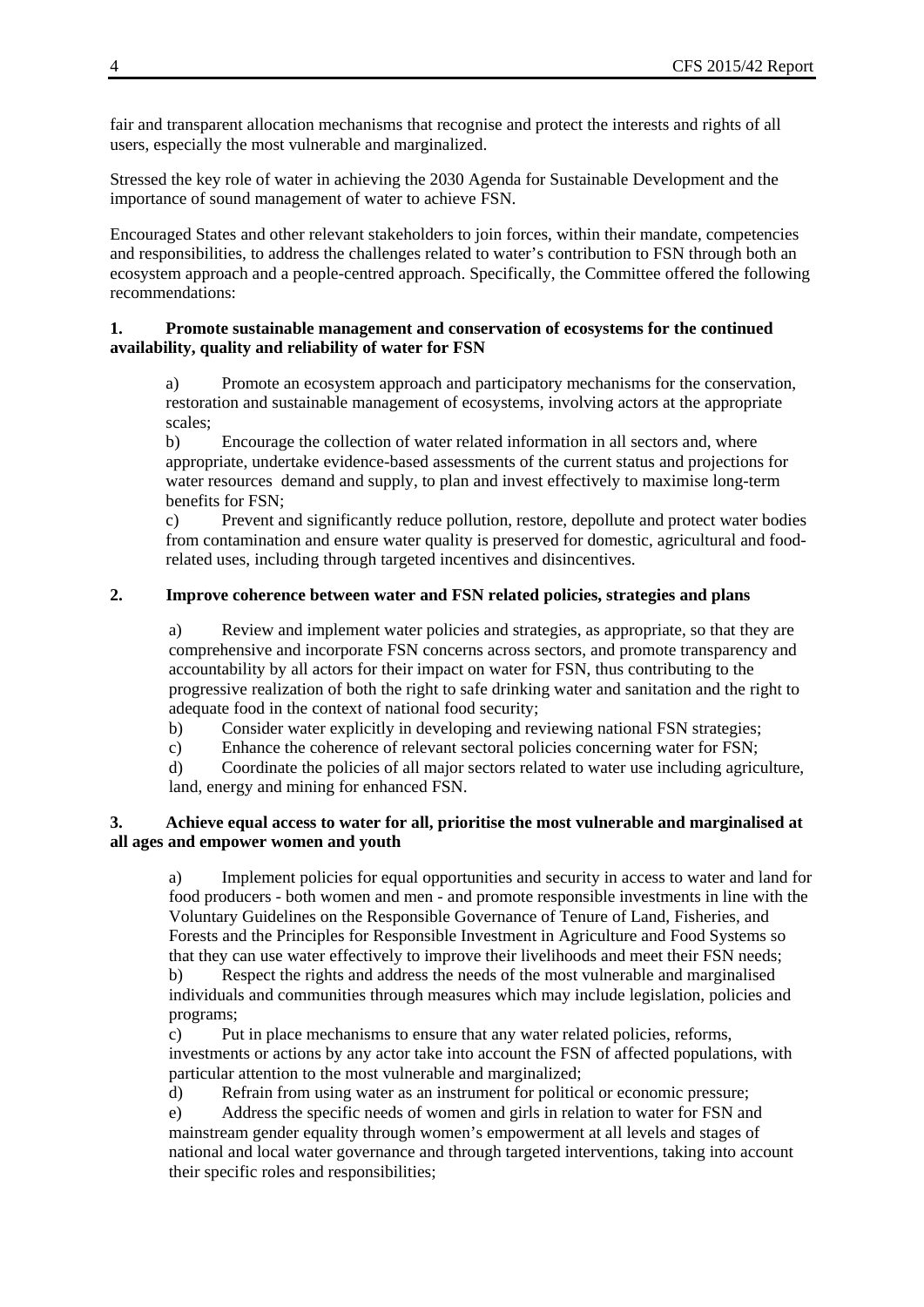f) Develop and promote investments to: improve household availability of and access to safe water for drinking and sanitation; reduce the drudgery and burden of water collection and disposal for all, in particular women and girls; reduce the incidence of water-related health risks; improve conditions for hygiene and food safety; enhance nutritional status; and provide access to safe drinking water to all workers at the workplace.

### **4. Improve the efficiency and diversity of water use and the productivity of agricultural systems for FSN**

a) Incorporate rainwater, runoff water, groundwater, appropriately treated wastewater and soil moisture in strategies aiming at enhancing the efficiency of agricultural water use for FSN.

b) Invest in the modernization, improvement and sustainable extension of rainfed and irrigated agricultural systems, and technologies adapted to local contexts with special attention to those used by smallholder food producers, in order to enhance the productivity of water considering, where appropriate, public-private partnerships with appropriate regulations to safeguard the public interest;

c) Increase efficiency in the use of water at basin level and minimise adverse effects of water use on land use options, water availability and water quality for downstream activities, people and the environment;

d) Strengthen the capacity of communities and water user organizations to adopt watersaving practices and technologies for water storage, re-use and safe disposal of wastewater and rainwater and to facilitate multiple water uses.

### **5. Manage risk and increase resilience to water variability for FSN**

a) Enhance the resilience of agriculture, notably rainfed and pastoral systems, for the benefit of all food producers, especially smallholders, in light of climate change and water variability, through integrated water resources and ecosystems management, sustainable agricultural practices and risk management instruments;

b) Prevent and minimize significant food price volatility risks to FSN in affected countries, in particular water stressed net food importing countries, through strategies that encompass all sources of water, instruments including *inter alia* through, risk insurance, social protection mechanisms, early warning systems, and emergency food reserves, and assistance, in accordance with international obligations;

c) Respect, and preserve traditional knowledge on sustainable water management and adaptation to shocks and stressors in order to strengthen the resilience of livelihoods.

### **6. Develop and share knowledge, technologies and tools related to water for FSN**

a) Support cross-sectoral and multistakeholder participatory and independent platforms and processes for research, knowledge exchange and voluntary technology transfer on mutually agreed terms, involving local communities and farmer organizations to improve water management for FSN;

b) Invest in technological and institutional innovations in agricultural practices and products for sustainable and efficient water use and management for FSN;

c) Strengthen national capacities on water for FSN related activities and programmes in order to facilitate innovation, use of technologies and adoption of locally adapted water use practices by stakeholders, thereby upgrading community based knowledge;

d) Invest in and institutionalize water information systems and national and local monitoring mechanisms to support decision making at appropriate national and local level including , gender-disaggregated data and gender-sensitive indicators;

e) Consider initiating cost effective awareness raising and advocacy campaigns amongst all stakeholders to develop consensus on the magnitude of water challenges, especially for FSN.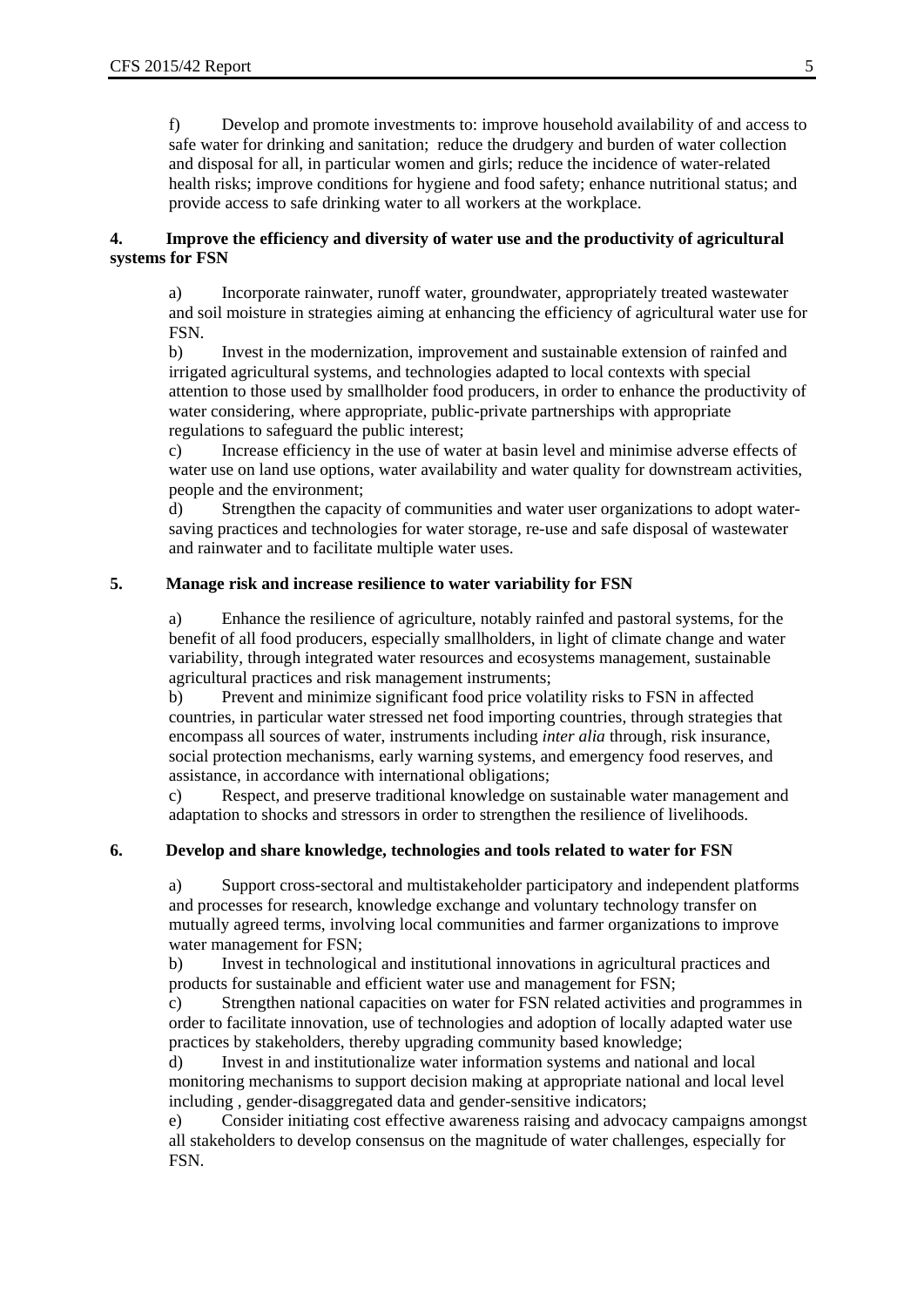### **7. Foster inclusive and effective collaboration and national and local governance on water for FSN**

a) Develop inclusive and transparent national and local governance mechanisms to address trade-offs and synergies in water use and allocation, with due consideration for the importance in domestic use and impacts on FSN, and apply the principles of integrated water resource management;

b) Promote effective participation of all relevant actors in the development of policies and national and local governance mechanisms for the management of water for FSN and empower water users' organizations and local communities, in particular indigenous peoples, to effectively participate in decisions affecting them on the planning, management, use and conservation of water;

c) Work to ensure the sustainable management of groundwater, taking into account renewal rates, and establish national and community-based systems to monitor and control individual water withdrawals;

d) Promote collaborative water management and best practices for the sustainable use of transboundary water basins, lakes, rivers and aquifers, recognizing the economic and social needs of countries, taking into consideration implications for FSN with full respect for national sovereignty and as applicable, existing bilateral, regional and multilateral agreements.

### **8. Promote the full and meaningful implementation of international human rights obligations and instruments as they relate to water for FSN**

Fully observe the international human rights obligations as they relate to water for FSN and acknowledge the linkages between the right to safe drinking water and sanitation and the progressive realization of the right to adequate food in the context of national food security;

b) Assess the direct and indirect effects of water and land related policies and actions, including large-scale land acquisitions, on the progressive realization of both the right to safe drinking water and sanitation and the right to adequate food in the context of national food security. Pay particular attention to the needs, use and tenure rights of marginalized and vulnerable users, those of indigenous peoples and of those whose rights are reflected in customary arrangements, in line with the VGGT;

c) Take water into account when applying CFS policy instruments, as appropriate.

16. The Committee expressed interest in duly taking into account water for FSN in its future deliberations. The CFS should raise awareness of the importance of water for FSN and disseminate the HLPE report on Water for FSN and the CFS recommendations to international organizations and bodies, including towards the follow up of the 2030 Agenda for Sustainable Development.

## **IV.B FRAMEWORK FOR ACTION FOR FOOD SECURITY AND NUTRITION IN PROTRACTED CRISES**

17. The Committee considered the document CFS 2015/42/4 "Framework for Action for Food Security and Nutrition in Protracted Crises", as presented by Ambassador Josephine Wangari Gaita (Kenya) and Ms Elisabeth Kvitashvili (USA), Co-Chairs of the Open-Ended Working Group on Framework for Action for Food Security and Nutrition in Protracted Crises.

18. The Committee:

a) Expressed its gratitude to the Co-Chairs of the OEWG, its Members and Participants, as well as the Secretariat, for the inclusive and transparent consultation process and for the successful conclusion of the negotiations, which were conducted in a constructive spirit;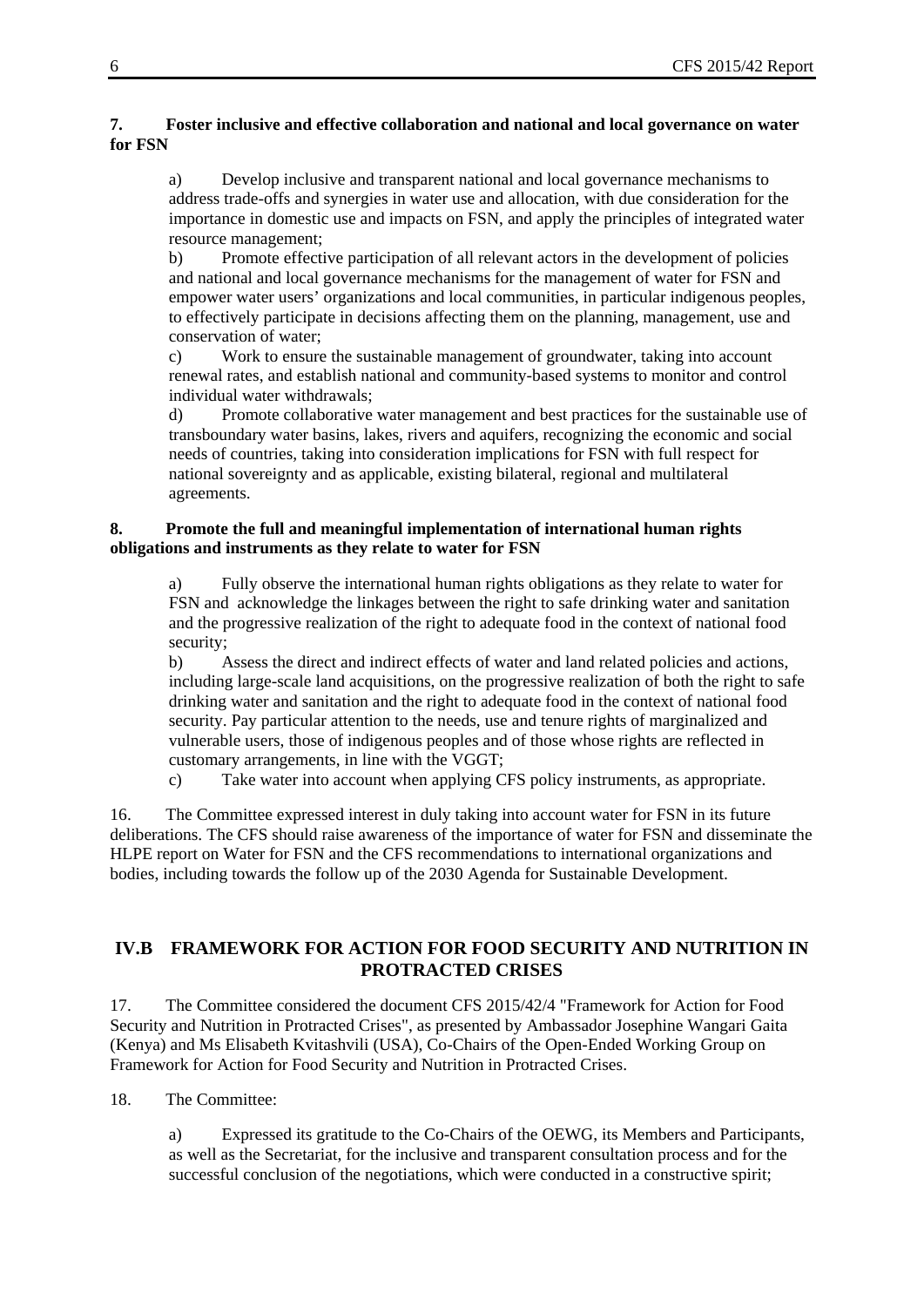b) Endorsed the document CFS 2015/42/4 "Framework for Action for Food Security and Nutrition in Protracted Crises";

c) Noted that the Framework is voluntary and non-binding;

d) Encouraged all stakeholders to disseminate the Framework among their constituencies at the local, national, regional and global levels;

e) Encouraged all stakeholders to promote, make use of, and support the application of the Framework when addressing food security and nutrition in protracted crises and when formulating related strategies, policies, and programmes;

f) Encouraged all stakeholders to document lessons learned from using the Framework and to share these lessons with the Committee in order to assess the Framework's continued relevance, effectiveness, and impact;

g) Decided to transmit the Framework to the Governing Bodies of FAO, IFAD and WFP for their consideration, pursuant to Rule XXXIII, paragraph 17, of the General Rules of the Organization and Rule X, paragraph 1, of the CFS Rules of Procedure (CFS:2011/9 Rev.1), and in accordance with paragraph 22 of the CFS Reform document (CFS:2009/2 Rev2.);

h) Decided to request the United Nations General Assembly, through the Economic and Social Council, to consider, endorse and ensure the wide dissemination of the Framework to all relevant UN Organizations and Agencies, consistent with Rule XXXIII, paragraph 15, of the General Rules of the Organization, Rule X, paragraph 4, of the CFS Rules of Procedure (CFS:2011/9 Rev.1), and paragraph 21 of the CFS Reform document (CFS:2009/2 Rev2.); i) Agreed to include the Framework in the process of updating the Global Strategic

Framework for Food Security and Nutrition (GSF) and in the ongoing work on monitoring.

### **V. COORDINATION AND LINKAGES WITH CFS**

19. The purpose of this agenda item was to strengthen linkages and encourage a dialogue among CFS and other food security and nutrition stakeholders at the global, regional and national levels.

20. This is in line with the three roles of CFS of: coordination at global level; policy convergence; and support and advice to countries and regions (CFS Reform Document 2009).

### **V.A GLOBAL: FOOD SECURITY AND NUTRITION IN THE POST 2015 DEVELOPMENT AGENDA: GOALS, ACTION AND OUTCOMES**

21. The Global segment of this agenda item took the form of an interactive discussion moderated by Mr Frank Sesno, International Journalist and Director of George Washington University's School of Media and Public Affairs.

22. The theme of the Global segment of the Coordination and Linkages Session was "Food Security and Nutrition in the Post 2015 Development Agenda: Goals, Action and Outcomes". This session included a keynote speech by Ms Mary Robinson, President of the Mary Robinson Foundation - Climate Justice, who summarized her key points as follows:

*The Post-2015 Development Agenda catalyses a new era of development where all countries will work together to achieve sustainable development. This is an opportunity to address persistent inequalities and to achieve the long established goals of ending poverty, hunger and malnutrition. It will be important that human rights inform the actions to achieve the Sustainable Development Goals (SDGs) so that this new era of development leaves no one behind. For too long people living in situations of vulnerability, and in particular women and girls, have not reaped the benefits of development- evidenced by the fact that one in nine people in the world today are undernourished.*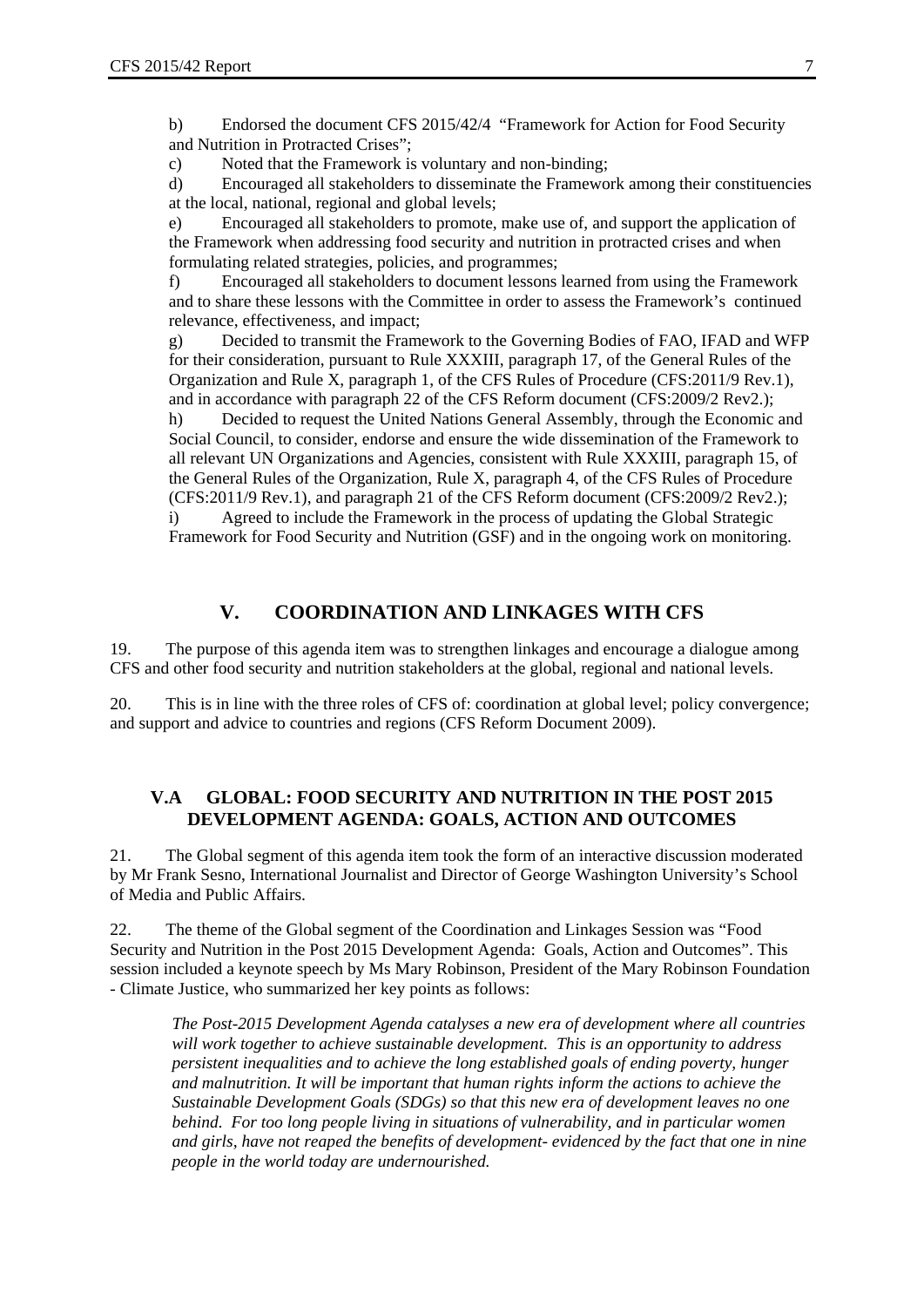*Achieving the SDGs will require concerted action on food security and nutrition while making progress on the factors that contribute to persistent hunger and malnutrition including reducing inequality, achieving gender equality, sustainably managing water and taking action on climate change. Critical to success will be strategies that cut across sectors and adopt people-centred interdisciplinary approaches. Climate justice is one such approach, linking human rights, development and climate change and giving voice to people in the most vulnerable situations. Empowering women and girls and ensuring their active and meaningful participation in all aspects of food and nutrition will not only improve their wellbeing and that of their families – it will also build resilience to the impacts of climate change. This new era of development is an opportunity to use the lessons we have learned from implementing the Millennium Development Goals (MDGs) to shape a more equitable, safe and prosperous world.* 

- 23. Key messages which emerged from the overall discussion included an acknowledgement that:
	- Achieving the universal 2030 Agenda for Sustainable Development and the SDGs will require innovative financing and concerted action on food security and nutrition, while also making progress on the factors that contribute to persistent hunger and malnutrition;
	- Critical to success will be strategies that are participatory, inclusive and holistic that cut across sectors and adopt people-centred, interdisciplinary approaches;
	- Due to the universal and integrated nature of the Sustainable Development Goals, investing in sustainable agriculture, food security and nutrition, will pay dividends across a range of other goals such as climate change, gender equality and poverty reduction;
	- Many global, regional and national initiatives exist, aiming to eliminate hunger and malnutrition. CFS is encouraged to continue its enduring efforts to bring these together, foster solidarity, work together and improve coordination.

### **V.B REGIONAL: ENHANCING REGIONAL FOOD SUPPLY SYSTEMS AND PROCESSES TO IMPROVE NUTRITION**

24. The Regional segment of this agenda item took the form of an interactive discussion moderated by Mr Frank Sesno.

25. The theme of the Regional segment of the Coordination and Linkages Session was "Enhancing regional food supply systems and processes to improve nutrition". The session included a keynote speech by Mr. Marc van Ameringen, Executive Director of the Global Alliance for Improved Nutrition (GAIN), who summarized his key points as follows:

*With almost every country in the world dealing with some form of malnutrition and food production being the single most important driver of climate change and environmental damage, feeding our growing population with a sustainable, healthy diet is a global challenge.* 

*Regionalism is particularly relevant to food systems. Unlike in the manufacturing and services sectors, agri-food systems are dependent on the natural resource bases and climate conditions of particular regions. When we talk about the food system of a particular region, we need to take into account the topography, water availability, land, farm scale, crop options, and market proximity that are operable at the regional level.* 

*The implementation of the Second International Conference on Nutrition (ICN2) and the Post 2015 Development agenda is an historic opportunity to advance the policies the nutrition community knows can work, and to forge a new consensus involving all stakeholders on how to make the food systems more responsive to human needs. If we are to become the*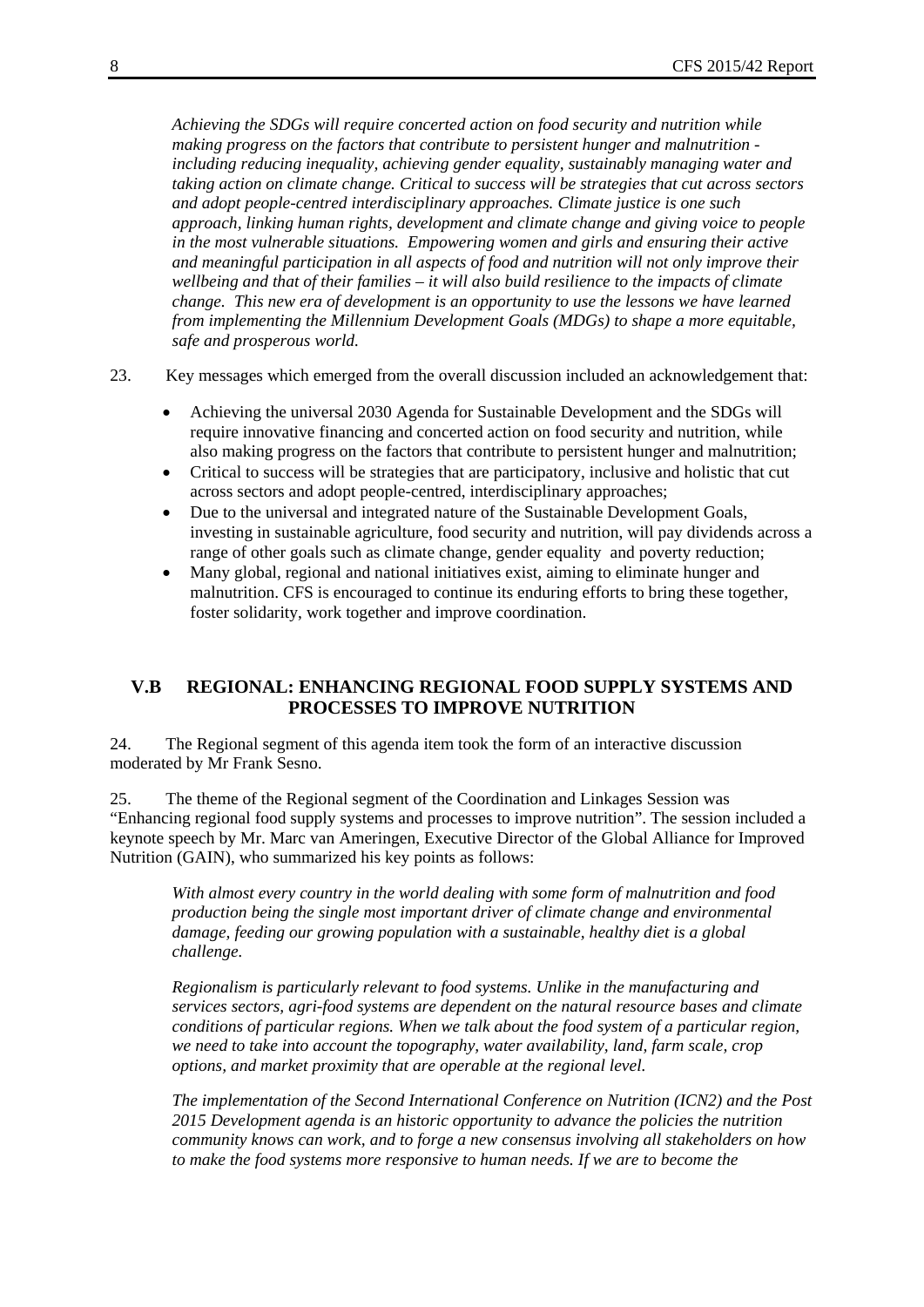*generation that ends malnutrition, anything less than a new food system paradigm is inadequate.* 

*GAIN is driven by the vision of a world without malnutrition. We believe that no one sector alone can solve the complex problem of malnutrition. Over the last decade, we used different types of fortification partnership models depending on the specific contexts.* 

*In Central Asia, where hidden hunger affects most countries in the region, GAIN with the support of USAID launched the Central Asia regional Food Fortification Initiative to tackle micronutrient deficiencies like, iron and vitamin A deficiency.* 

*These platforms are essentials. There is no silver bullet for malnutrition. We need more ambition, more innovation and more leadership to create a food system that delivers affordable, healthy diets to everyone in the world.* 

26. Key messages which emerged from the overall discussion included an acknowledgement that:

a) Meeting SDG 2 will require broad partnerships, with the food security and nutrition architecture focusing on common goals for achieving positive change;

b) Regional and sub-regional multi-stakeholder partnerships can play a role in supporting the national level, as many challenges cross borders;

c) Continuing efforts to enhance policy coherence and coordination across sectors through better information systems; rules-based systems and knowledge exchange can help to create effective links;

d) Identifying entry points for partnership and transparent multi stakeholder collaboration which specifically address where each stakeholder can add value are critical success factors in improving nutrition.

### **V.C NATIONAL: NATIONAL MULTI-STAKEHOLDER APPROACHES AND EXPERIENCES TO IMPROVE NUTRITION**

27. The National segment of this agenda item took the form of an interactive discussion moderated by Mr David Nabarro, Special Representative of the United Nations Secretary-General for Food Security and Nutrition.

28. The theme of the National segment of the Coordination and Linkages Session was "National Multi-stakeholder Approach to Improve Nutrition". The session included a keynote speech by Ms Mary Mubi, Senior Principal Director in the Office of the President and Cabinet in Zimbabwe, who summarized her key points as follows:

*The Zimbabwe Government's commitment on nutrition has resulted in institutionalized multistakeholder approaches to facilitate coherence, coordinated action and oversight for better results. These include the ZIM Asset (the national development planning framework), the "Food and Nutrition Security Policy" and the National Nutrition Strategy, all of which reinforce the need for multisectoral action to improve nutrition. At its apex is the Cabinet Committee on Food and Nutrition chaired by a Vice President in the Office of the President and Cabinet.* 

*Stakeholders include Government, donors, civil society, UN agencies, the private sector, communities and many others. Through the establishment of multi-stakeholder platforms from National to community level ("Food and Nutrition Security Committees"), there has been great improvement in collaboration towards improved nutrition.* 

*The decentralised multisectoral platforms have strengthened the ownership and leadership of local level structures to support interventions to improve nutrition. This increases the*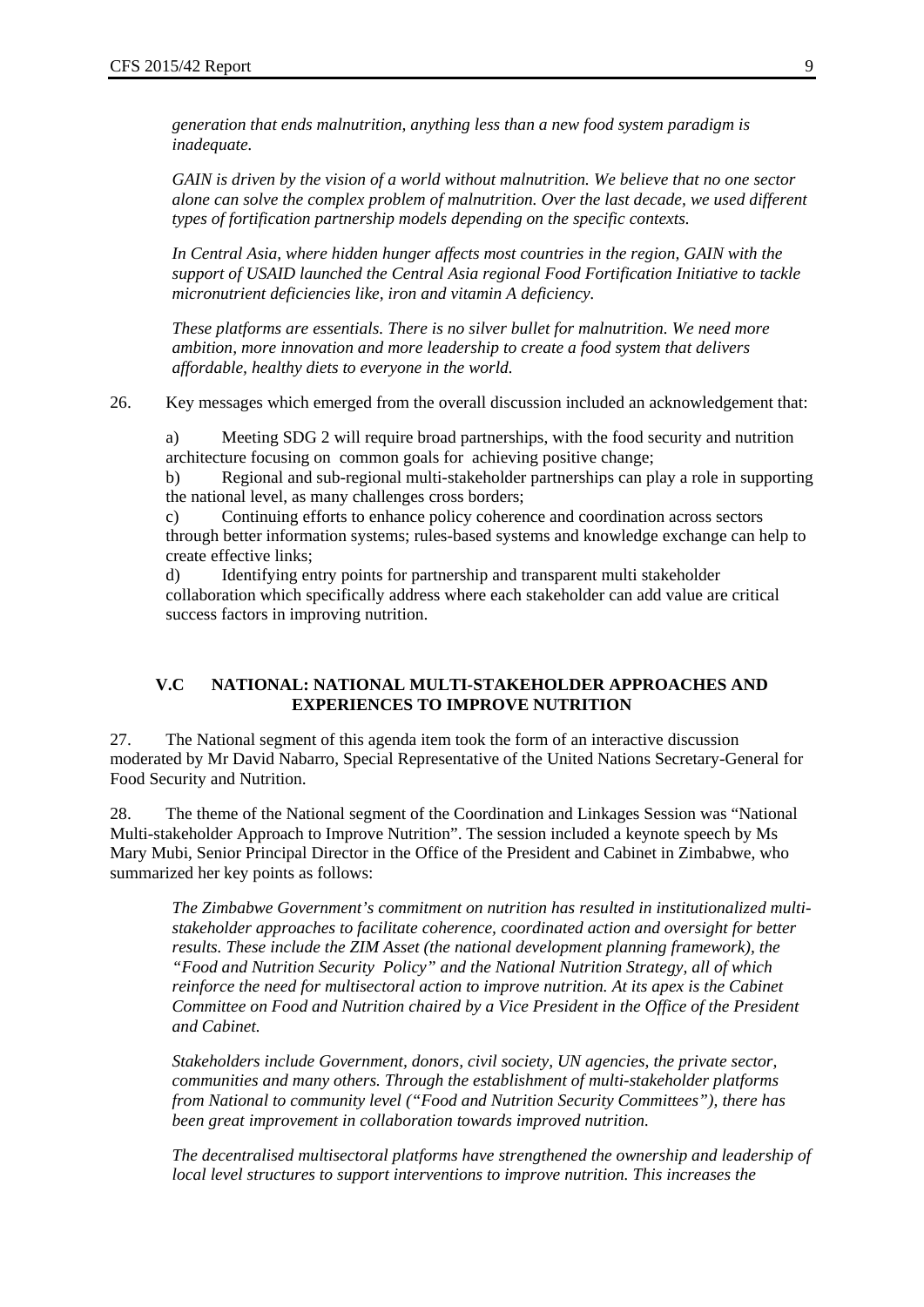*likelihood of sustainability and ensures a stronger localised monitoring and accountability framework.* 

*Community based initiatives to improve nutrition are being piloted, with plans to scale up based on lessons learnt. Nutrition objectives and indicators have effectively been incorporated in livelihood assessments (ZimVAC) and other sector assessments. A national integrated* "*food and nutrition security information management system" is currently under development.* 

*Multi-stakeholder platforms offer greater opportunities to develop targeted messaging using a variety of communication channels which has significantly increased media engagement. They have improved national capacity for nutrition through resource pooling and minimizing duplication of efforts. Synergies have also been created that encourage complementarity and harness the efforts of multiple sectors towards a shared vision of reducing hunger and malnutrition.* 

29. Key messages which emerged from the overall discussion included an acknowledgement that:

a) Action on improving nutrition at community level needs multi-sectoral monitoring systems that are meaningful at that level, with common benchmarks to facilitate collaboration;

b) It is important to agree on key areas of intervention in order to direct key resources wisely, and this needs an evidence-supported dialogue;

c) Multi-stakeholder collaboration on nutrition is complex and goes well beyond bringing different government ministries together;

d) Defining indicators and collecting data across sectors such as health, education, rural development, energy, and agriculture are key to monitoring progress on achieving nutrition for all.

### **VI. CFS WORKSTREAM AND ACTIVITY UPDATES**

### **VI.A THE GLOBAL STRATEGIC FRAMEWORK FOR FOOD SECURITY AND NUTRITION (GSF)**

30. The Committee considered the documents CFS 2015/42/7 "Global Strategic Framework for Food Security and Nutrition (GSF) – Fourth Version (2015)" and CFS 2015/42/8 "Global Strategic Framework for Food Security and Nutrition – Decision Box", as presented by Ms Candice Sakamoto Vianna (Brazil), Chair of the Open-Ended Working Group on GSF.

31. The Committee:

a) Endorsed the Fourth Version of the GSF (2015) that includes the policy recommendations for Sustainable Fisheries and Aquaculture for Food Security and Nutrition and Food Losses and Waste in the Context of Sustainable Food Systems that were endorsed at CFS 41 in 2014 as well as the statistical figures included in SOFI 2014. It also includes new paragraphs concerning the Principles for Responsible Investment in Agriculture and Food Systems and on Promoting Responsible Investment in Agriculture and Food Systems; b) Encouraged all stakeholders to promote and make use of the Fourth version of the GSF (2015) acknowledging its voluntary nature;

c) Noted a Periodic Update of the GSF has been presented for approval within the context of the Multi-Year Programme of Work (MYPoW) 2016-2017.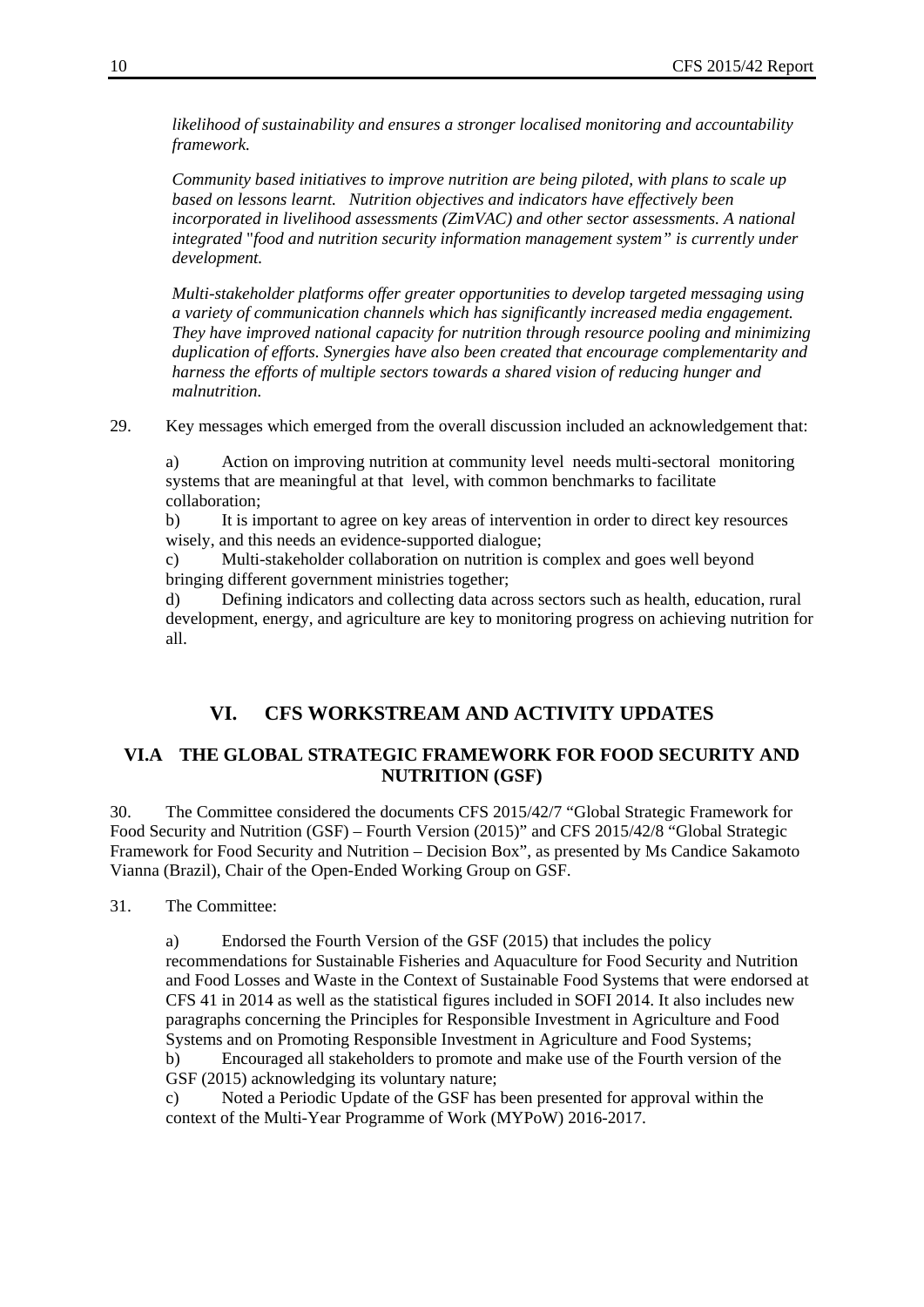### **VI.B OUTCOMES OF THE HIGH-LEVEL FORUM ON CONNECTING SMALLHOLDERS TO MARKETS**

### 32. The Committee:

a) Considered the outcomes, as outlined in the Chair's Summary, of the High-Level Forum on Connecting Smallholders to Markets which brought together a wide range of stakeholders to discuss policy implications, challenges and lessons learned from concrete examples of how farmers engaged in beneficial and sustainable linkages to markets, with a view to reaching a common understanding on areas for priority action to strengthen smallholder access to markets;

b) Noted that the High-Level Forum highlighted the need for support by public institutions, family farming organizations, civil society, private sector and donor partners to connect smallholders to markets;

c) Welcomed that a proposal for follow-up actions to be undertaken by CFS has been presented for approval within the context of the Multi-Year Programme of Work (MYPoW) 2016-2017.

### **VI.C TOWARDS A FRAMEWORK FOR MONITORING CFS DECISIONS AND RECOMMENDATIONS: REPORT ON THE FINDINGS OF THE CFS EFFECTIVENESS SURVEY**

33. The Committee considered the document CFS 2015/42/10 "Towards a Framework for Monitoring CFS Decisions and Recommendations: Report on the Findings of the CFS Effectiveness Survey", as presented by Mr Robert Sabiiti (Uganda), Chair of the Open-Ended Working Group on Monitoring.

34. The Committee:

a) Expressed its appreciation for the work of the OEWG on Monitoring;

b) Acknowledged the document CFS 2015/42/10 on the findings of the CFS Effectiveness Survey, which was implemented during 2015 in accordance with the methodology outlined in the document "Towards a framework for monitoring CFS decisions and recommendations" endorsed at CFS 41 (CFS 2014/41/11);

c) Recognized that the implementation of the CFS Effectiveness Survey provided an initial snapshot, within the survey limitations, of the current status of CFS effectiveness, suggesting possible areas for improvement and areas for further exploration. In particular, the Committee noted the survey findings on CFS inclusiveness and participation, coordination and engagement, promotion of policy convergence, CFS communication strategy, and CFS capacity for uptake would benefit from more in depth analysis;

d) Requested that the external evaluation to assess the effectiveness of CFS since its reform in 2009, as endorsed at CFS 40 within the Multi-Year Programme of Work (MYPoW) 2014-15, be completed by 2016, subject to available resources. It will build on the CFS Effectiveness Survey findings.

35. Furthermore the Committee:

e) Recalled the decisions on CFS monitoring taken at CFS 41 to continue developing an innovative mechanism built on existing structures as recommended in paragraph 43 b (v) of the CFS 41 Final Report and, subject to available resources, invited volunteer member countries to pilot the implementation of voluntary in-depth country level assessments of CFS effectiveness, with support from the CFS Secretariat, and to discuss the results with the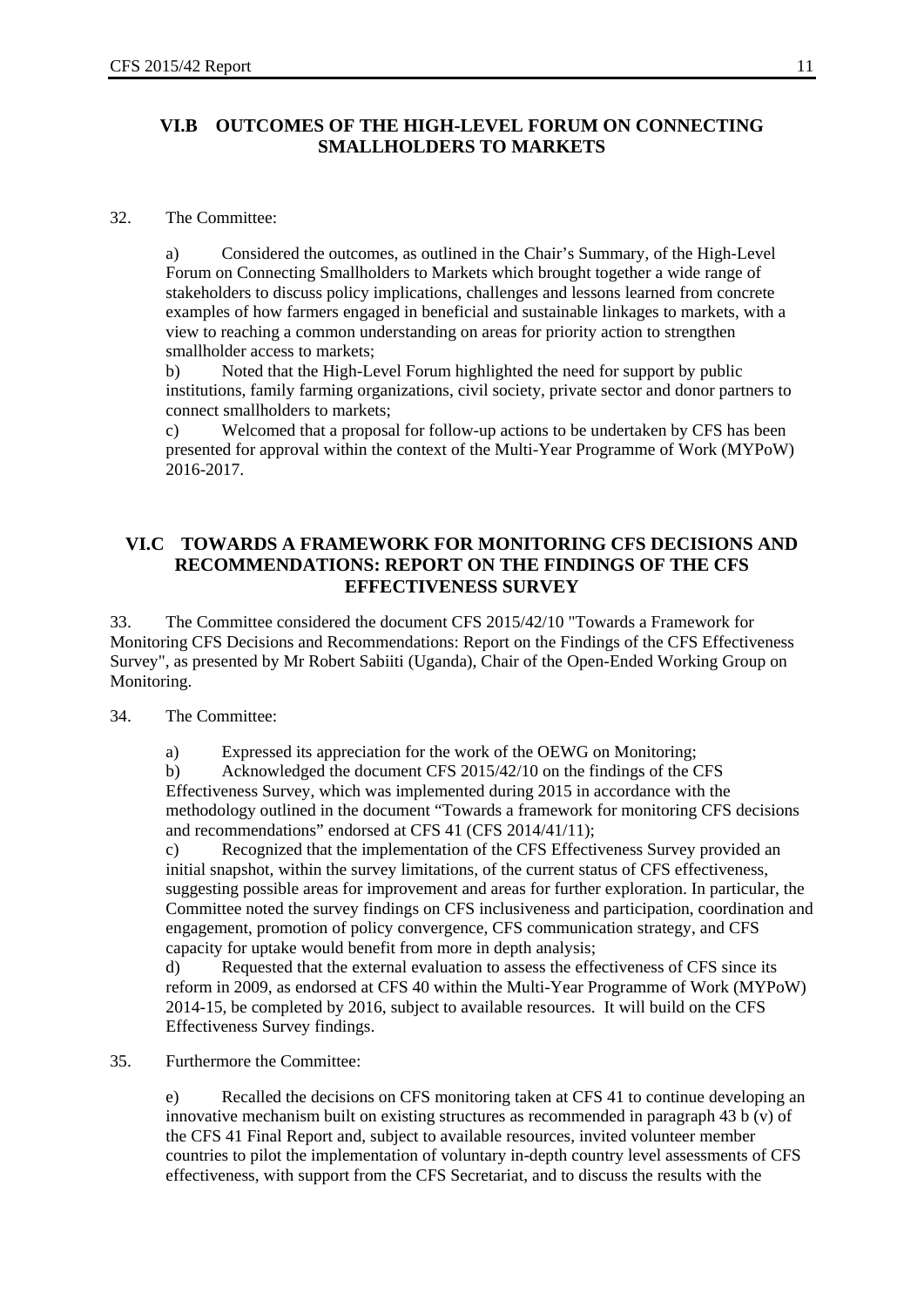OEWG on Monitoring. These pilots would test the methodological approach outlined in the document CFS 2014/41/11 in collaboration with those countries and stakeholders that express their interest to volunteer, and learn lessons before applying the model more broadly;

f) As endorsed at CFS 41, encouraged CFS stakeholders to continue to share their experiences and best practices and requested the CFS Secretariat, in collaboration with the OEWG on Monitoring for the monitoring aspects, to explore and promote ways to achieve this, including within CFS sessions and through organizing events at global, regional and national levels, subject to available resources;

g) Agreed that the OEWG on Monitoring should, as part of its work, take into consideration the implementation of the CFS work streams as outlined in CFS MYPoWs in order to develop best practices for future monitoring activities;

h) Moreover, the Committee agreed, with respect to the events mentioned in paragraph f), that the OEWG shall develop basic terms of reference in 2016, to be approved by the Bureau and adopted by the CFS Plenary, to ensure participation, inclusiveness and regional representation in these events. In this sense, the Committee also agreed to hold a global thematic event during the CFS 43 Plenary to share experiences and take stock of the use and application of the VGGT.

### **VI.D MULTI-YEAR PROGRAMME OF WORK AND PRIORITIES**

36. The Committee considered the document CFS 2015/42/12 "CFS Multi-Year Programme of Work (MYPoW) for 2016-2017", as presented by Mr Luca Fratini (Italy), Chair of the Open-Ended Working Group on MYPoW.

37. The Committee:

a) Expressed its appreciation for the work of the Open-Ended Working Group on MYPoW;

b) Adopted the CFS MYPoW for 2016-2017;

c) Adopted the revised Guidance note for the selection of CFS activities (Annex 1, CFS 2015/42/12);

d) Noted that implementing the MYPoW would be subject to sufficient resourcing for the CFS workstreams, including for the High-Level Panel of Experts and the Civil Society Mechanism. The Committee urged all stakeholders to contribute to closing the existing financial gap;

e) Recommended that the MYPoW OEWG continues its work in the biennium 2016-2017 to prepare the MYPoW for 2018-2019 according to the revised guidance note.

### **VII. CFS AND ITS ROLE IN ADVANCING NUTRITION**

38. The purpose of this agenda item was to provide CFS stakeholders with an opportunity to express their expectations on the role of CFS in advancing nutrition.

39. All CFS constituencies have confirmed their support for CFS to play an important role in advancing nutrition within its mandate, in line with the 2030 Agenda for Sustainable Development, adding value to on-going work and fostering synergy. The recent adoption of the SDGs and ICN2 commitments provide CFS with an opportunity to scale up its work on nutrition.

40. The Committee noted the following suggestions:

a) Nutrition should be mainstreamed pro-actively in all CFS work, including in the HLPE reports;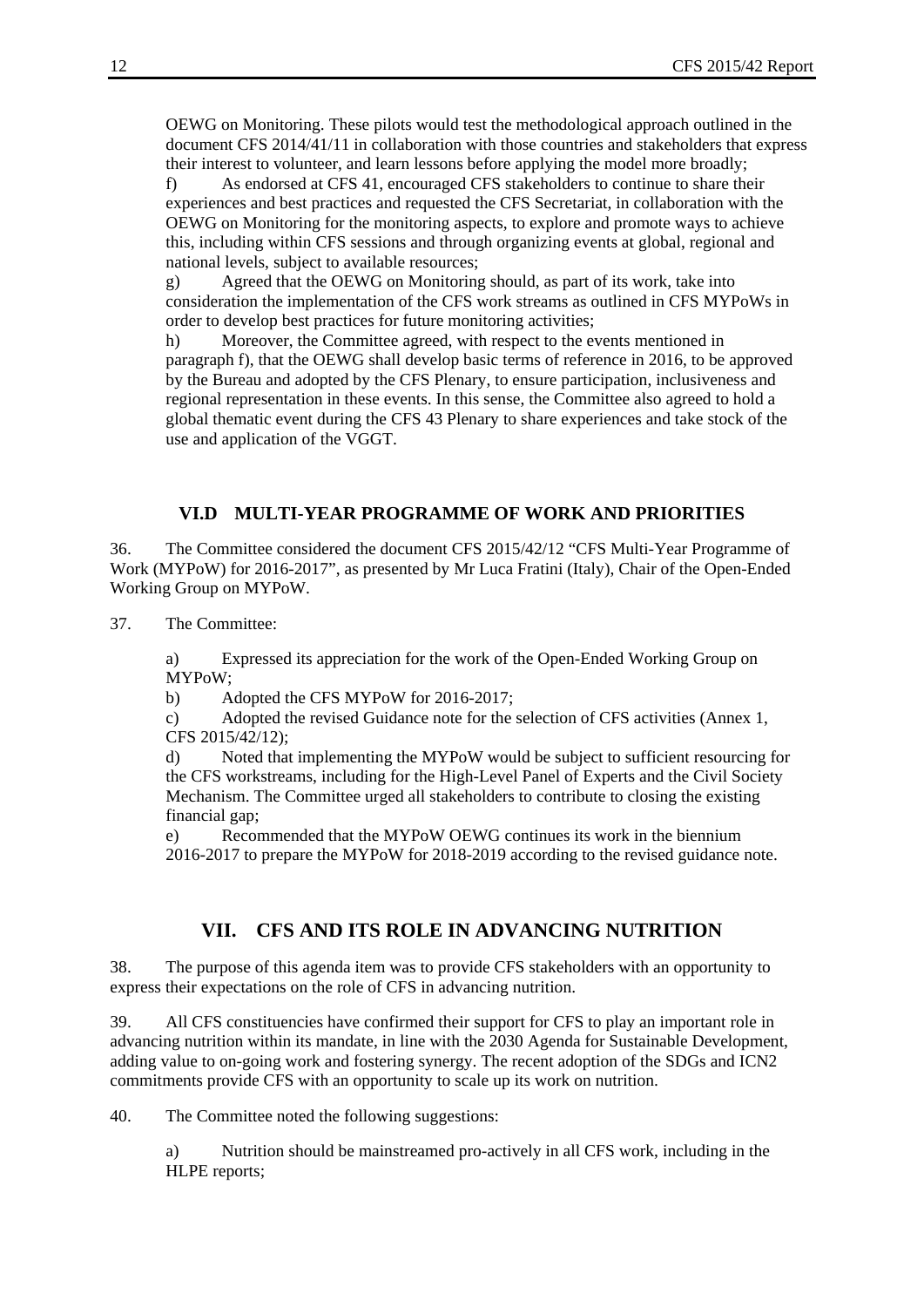b) The work of the forthcoming OEWG on nutrition will be to identify priorities with due consideration to the work of other institutions and bodies, in order to foster synergies, avoid duplication, and focus on adding value; these might include a focus on sustainable food systems and nutrition-sensitive agriculture, among others;

c) Early priorities could include the possibility of involving more organizations with a mandate on nutrition in the CFS Advisory Group, and incorporating the Rome Declaration on Nutrition and its Framework for Action into the future CFS work ;

d) CFS could use its convening power during plenary and inter-sessional periods to share lessons learned, good practices and report on progress made at country or regional levels on specific nutrition-relevant issues;

e) The OEWG could also identify any evolution of CFS processes, procedures, participation, and/or plenary session structure required to enhance CFS' focus on nutrition in its scope and work.

41. The Committee requested the Open-Ended Working Group (OEWG) on nutrition, that will be formed after CFS 42, to consider the suggestions that have been made for CFS work on nutrition during this session.

# **VIII. VIII. OTHER MATTERS**

# **A. ELECTION OF CHAIR, BUREAU & ALTERNATES**

42. The Committee elected by acclamation Ambassador Amira Daoud Hassan Gornass, Ambassador of the Republic of the Sudan to the UN Agencies based in Rome, as the Chair of CFS.

43. The Committee elected by acclamation the following members of the CFS Bureau and their alternates:

- Members: Afghanistan, Argentina, Bangladesh, China, Côte d'Ivoire, Ecuador, Egypt, Iceland, Italy, Morocco, New Zealand, United States of America
- Alternates: Australia, Brazil, Canada, Costa Rica, Ethiopia, Germany, India, Indonesia, Iraq, Libya, South Africa and Switzerland.

### **B. ARRANGEMENTS FOR CFS OCTOBER 2016**

44. The Committee recommended that its Forty-third Session be held from 17 to 22 October 2016 at FAO headquarters in Rome, as indicated on the Provisional Calendar of FAO Governing Bodies. The exact dates will be determined by the Director-General in consultation with the Chairperson of the Committee.

### **C. ADOPTION OF THE REPORT**

45. The report was adopted en bloc on Thursday 12 October 2015.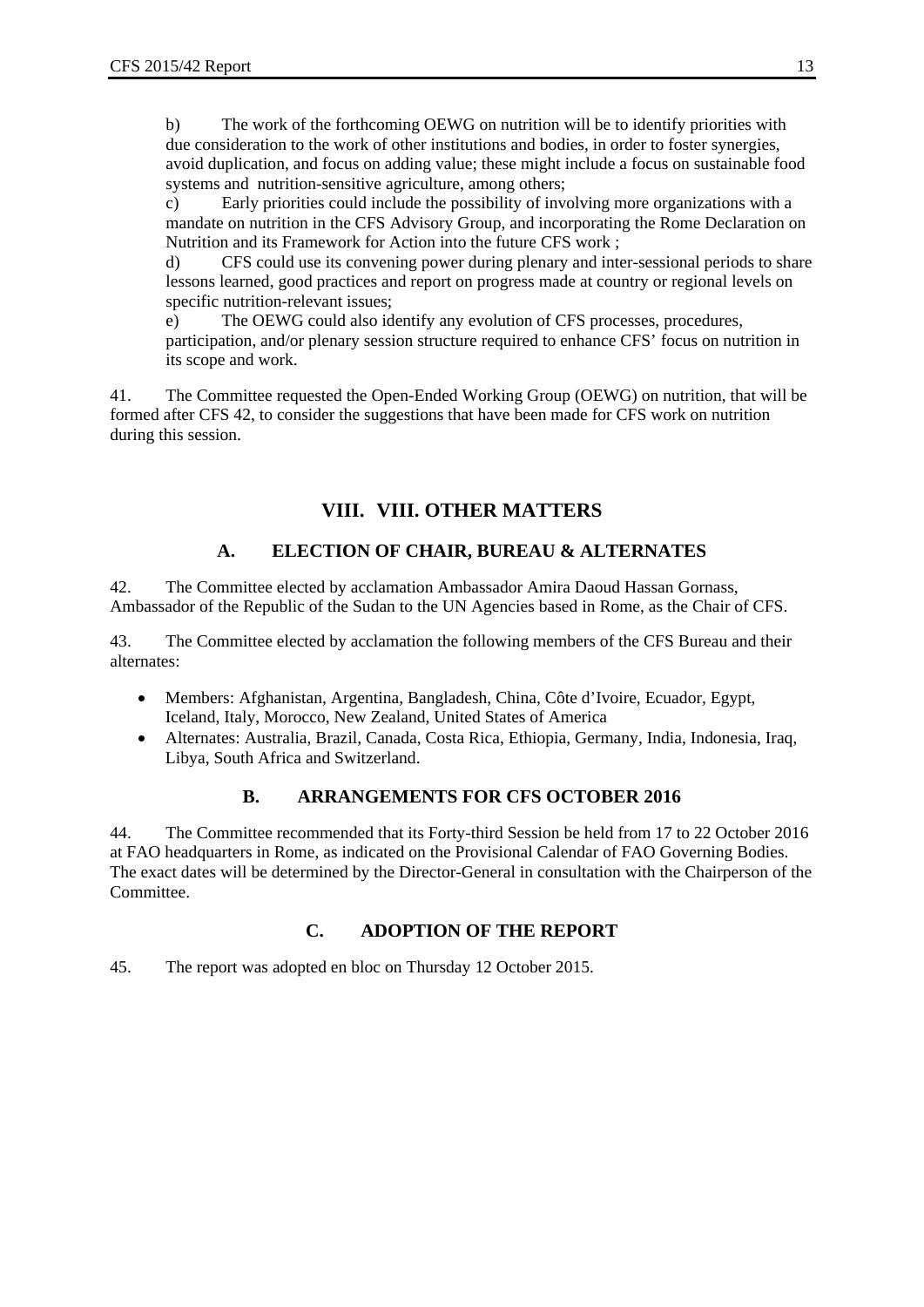### **APPENDIX A**

### **AGENDA OF THE SESSION**

### **I. ORGANIZATIONAL MATTERS {For decision}**

- a) Adoption of Agenda and Timetable
- b) Membership of the Committee
- c) Drafting Committee composition

Background Documents:

- CFS 2015/42/1 Provisional Annotated Agenda
- CFS 2015/42/Inf.1 Provisional Timetable

### **II. CFS AND THE SUSTAINABLE DEVELOPMENT GOAL CHALLENGE {For information}**

- a) Opening remarks by the CFS Chairperson
- b) Statement by the UN Secretary-General (to be confirmed)
- c) Statements by Heads of FAO, IFAD, WFP and the Chairperson of the High-Level Panel of Experts (HLPE) Steering Committee

High level delegates attending this session will be given the opportunity to make two minute interventions relevant to the theme of CFS and the Sustainable Development Goals.

### **III. STATE OF FOOD INSECURITY IN THE WORLD 2015**

### **{For information and discussion}**

A brief presentation will be made to inform the Committee on the State of Food Insecurity in the World (SOFI). In the 2015 edition of SOFI which is published in the final year of the Millennium Development Goal (MDG) period, the focus will be on monitoring, especially on performance toward meeting the MDGs. A short summary, read by the Chair, will be forwarded to the Drafting Committee for inclusion in the final report.

Background Document:

• State of Food Insecurity in the World 2015

### **IV. POLICY CONVERGENCE**

In line with the CFS role to promote policy convergence, this item seeks to provide policy guidance around key food security and nutrition issues.

### **a) Policy Round Table: Water for Food Security and Nutrition**

The objective of this item is to hold inclusive and evidence-based debates, with the objective of adopting policy recommendations addressed to all stakeholders on matters related to water for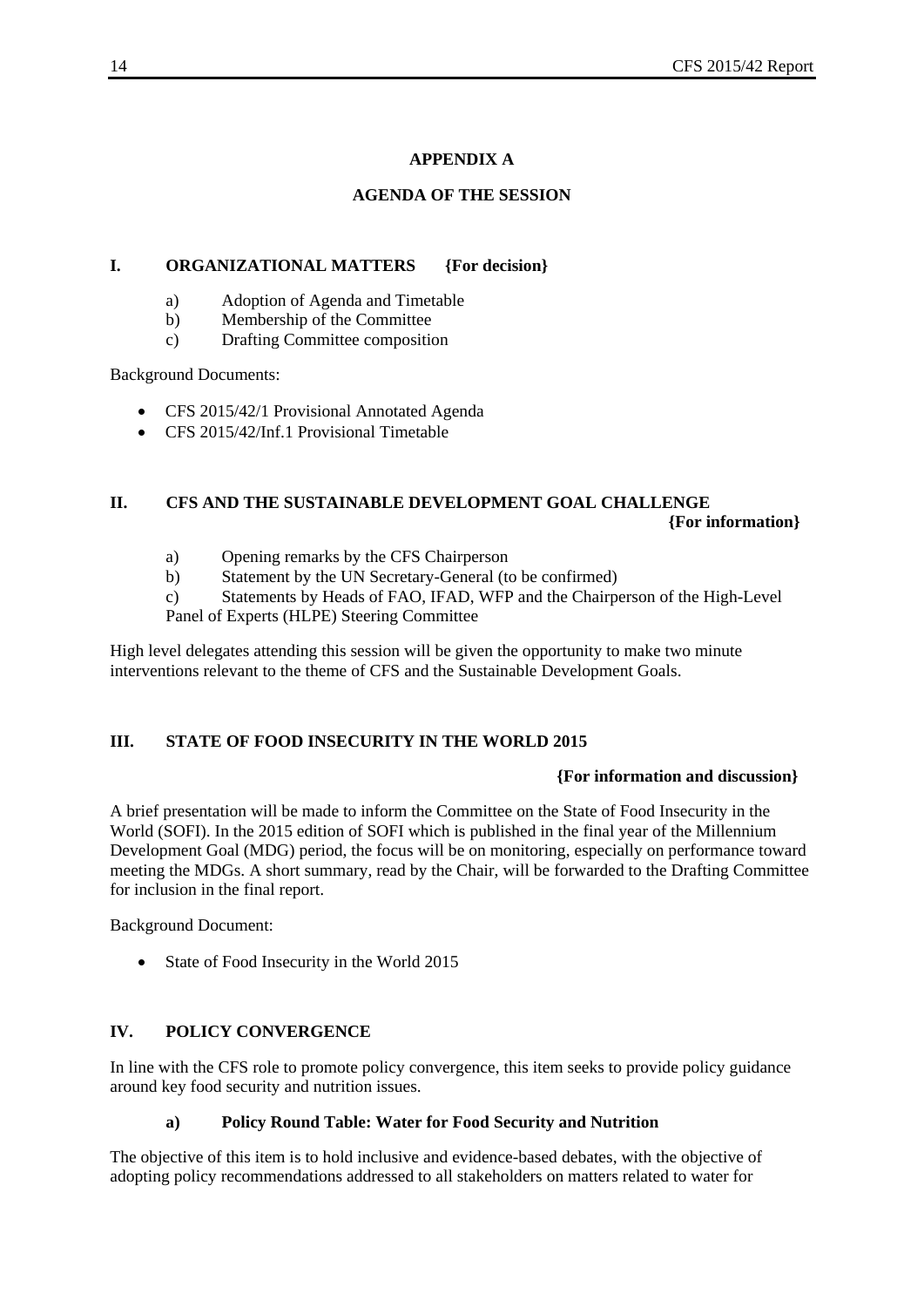food security and nutrition. The expected outcome is a set of concrete policy recommendations, adopted by the Committee. There will be two parts:

**Part 1 - Discussions** *Part 1* **- Discussions <b>***Part 1* - Discussions *Part 1* - Discussions *Part 1* - Discussions *Part 1* - Discussions *Part 1* - Discussions *Part 1* - Discussions *Part 1* - Discussions

### Part 2 - Wrap-up of Policy Recommendations *{For decision}*

Background Documents:

- Annex 1 of this Document: Policy Round Table Guidelines for Delegates
- CFS 2015/42/2 Summary and Recommendations of the High Level Panel of Experts Report on Water for Food Security and Nutrition
- CFS 2015/42/3 High Level Panel of Experts Report on Water for Food Security and Nutrition - Proposed Draft Decision Box

### **b) Framework for Action for Food Security and Nutrition in Protracted Crises {For decision}**

The final negotiated version of the CFS Framework for Action for Food Security and Nutrition in Protracted Crises (FFA) will be presented for endorsement by the Committee.

Background Documents:

- CFS 2015/42/4 Framework for Action for Food Security and Nutrition in Protracted Crises
- CFS 2015/42/5 Framework for Action for Food Security and Nutrition in Protracted Crises Draft Decision Box

### **V. COORDINATION AND LINKAGES WITH CFS**

### **{For information and discussion}**

The objective of this agenda item is to strengthen linkages and encourage dialogue between CFS and other food security and nutrition stakeholders at the global and regional and national levels. For each level there will be a keynote speaker who will make a brief address on the theme and then the floor will be opened for interaction. In order to allow as much time as possible for meaningful discussion, delegates are asked to keep their interventions pertinent and to the point. Formal statements are not expected during this agenda item.

The following themes will be used to guide discussions:

### **a) Global**

Theme: Food Security and nutrition in the Post 2015 Development Agenda: Goals, Action and **Outcomes** 

Keynote speaker: Ms Mary Robinson, President, Mary Robinson Foundation - Climate Justice.

### **b) Regional**

Theme: Enhancing regional food supply systems and processes to improve nutrition

Keynote speaker: Mr Marc Van Ameringen, Executive Director, Global Alliance for Improved Nutrition (GAIN).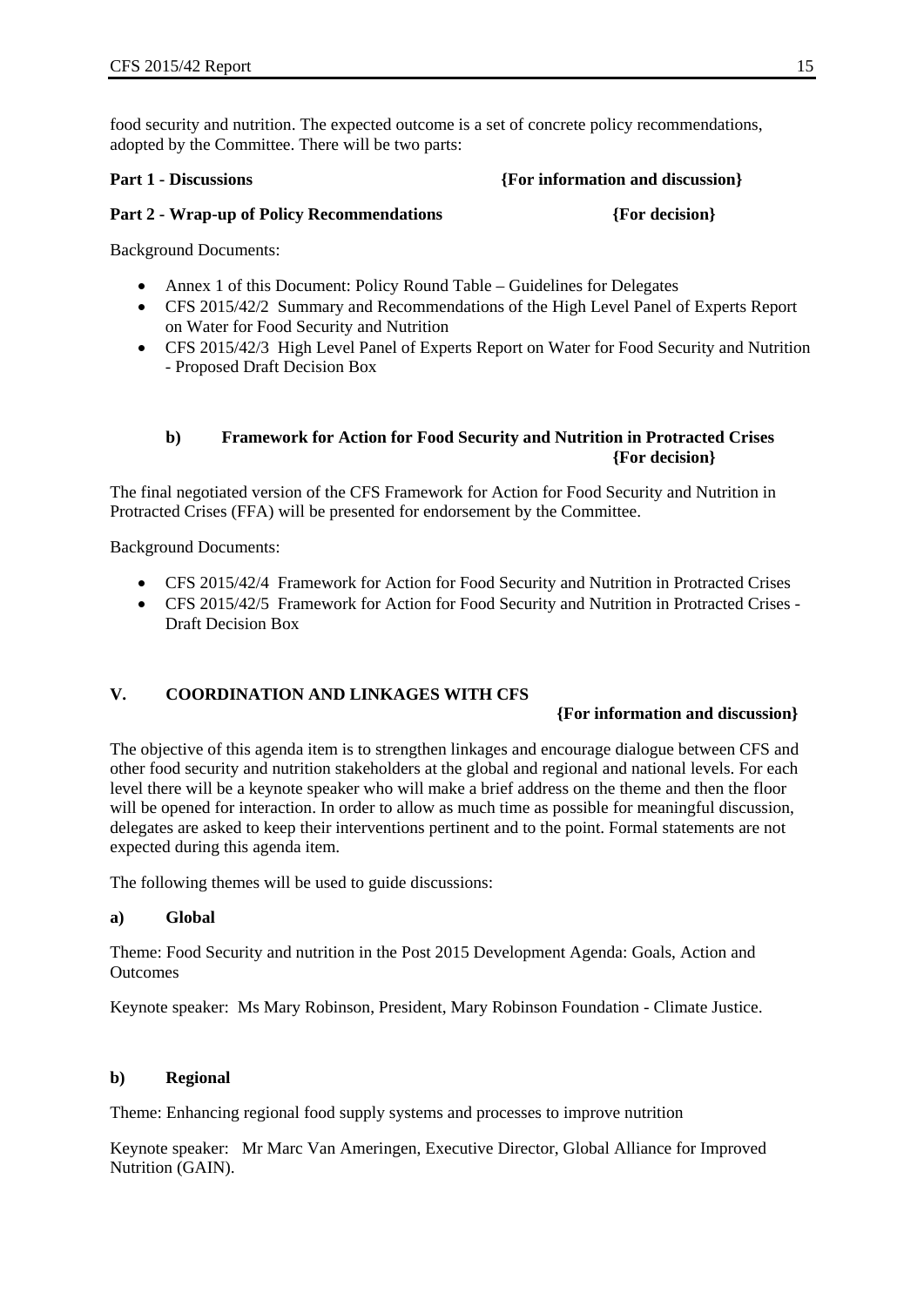### **c) National**

Theme: National multi-stakeholder approaches and experiences to improve nutrition

Keynote speaker: Ms Mary Mubi, Senior Principal Director in the Office of the President and Cabinet, Zimbabwe.

Background Document:

CFS 2015/42/Inf. 12 Coordination and Linkages with CFS - Background information

### **VI. CFS WORKSTREAM AND ACTIVITY UPDATES**

The purpose of this agenda item is to update the Committee on ongoing workstreams and other CFS activities:

### **a) The Global Strategic Framework for Food Security and Nutrition {For decision}**

The Committee will be asked to endorse the fourth version of the "Global Strategic Framework for Food Security and Nutrition (GSF 2015)" that incorporates the policy recommendations on Food Losses and Waste in the Context of Sustainable Food Systems, Sustainable Fisheries and Aquaculture for Food Security and Nutrition and The Principles for Responsible Investment in Agriculture and Food Systems as adopted at CFS 41 in 2014.

Background Documents:

- CFS 2015/42/7 Fourth Version of the Global Strategic Framework for Food Security and Nutrition (GSF 2015)
- CFS 2015/42/8 Global Strategic Framework for Food Security and Nutrition- Draft Decision Box

### **b) Outcomes of the High-Level Forum on Connecting Smallholders to Markets {For information and decision}**

The Committee will consider the outcomes of the High-Level Forum on Connecting Smallholders to Markets held in June 2015. These include:

> i) A common understanding of the opportunities and challenges facing access to markets by smallholders in diverse contexts;

ii) Ways in which CFS can contribute to addressing those challenges;

iii) Broad recommendations on areas for priority action to strengthen smallholder access to markets.

Background Documents:

- CFS 2015/42/9 Outcomes of the High Level Forum on Connecting Smallholders to Market
- CFS 2015/42/Inf. 14 High Level Forum on Connecting Smallholders to Markets- Background Document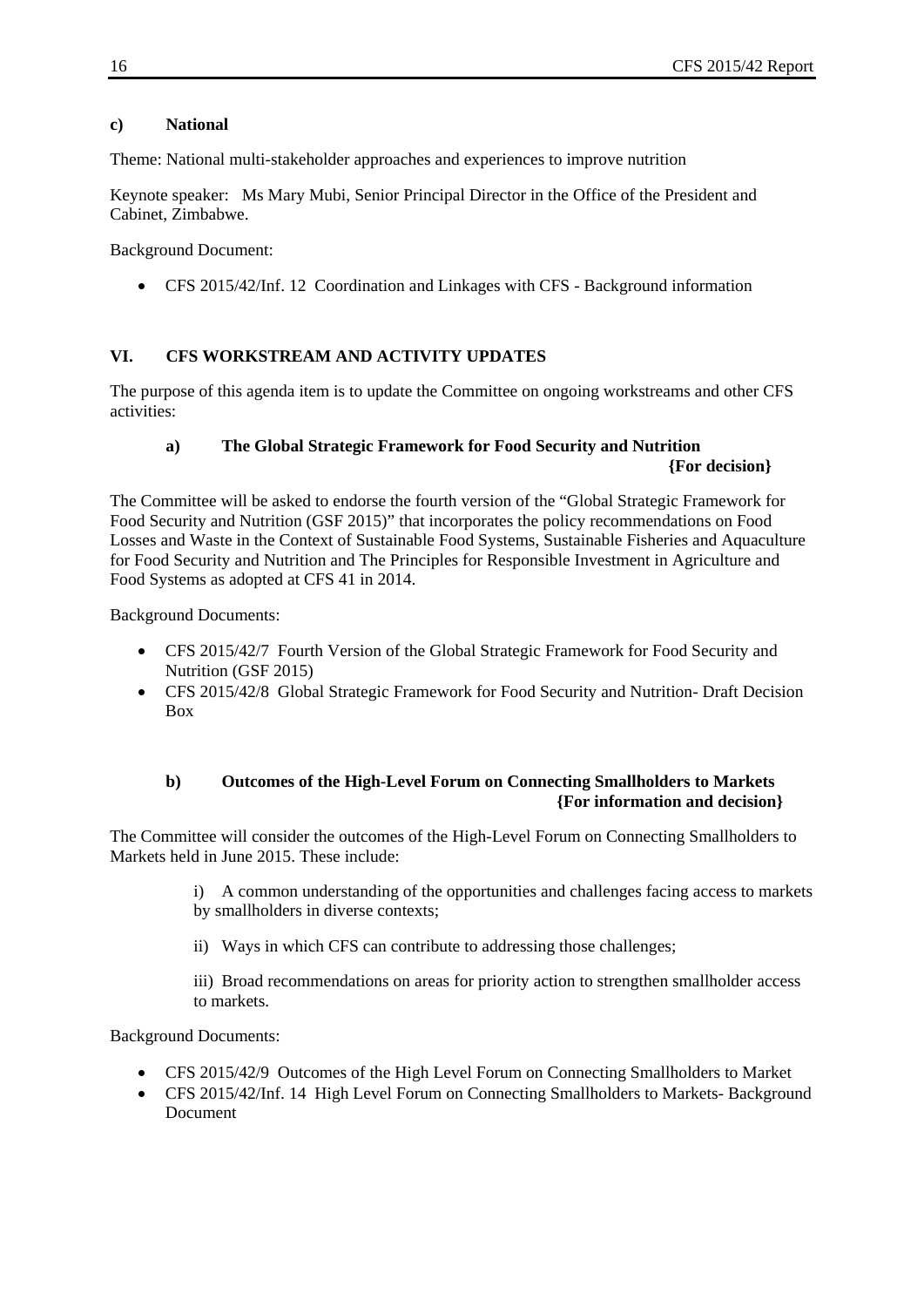# **c) Towards a Framework for Monitoring CFS Decisions and Recommendations: Report on the Findings of the CFS Effectiveness Survey**

### **{For discussion and decision}**

The Committee will be presented with the findings of the "CFS Effectiveness Survey" conducted in 2015, as mandated by CFS 41 in accordance with the methodological proposal set out in CFS 2014/41/11 "Towards a framework for monitoring CFS decisions and recommendations". The purpose is to inform the Committee of the perceptions of CFS stakeholders with regard to effectiveness of CFS outreach and achievement of the objectives of the CFS reform, and to guide future work on assessing CFS effectiveness.

Background Documents:

- CFS 2015/42/10 Towards a Framework for Monitoring CFS Decisions and Recommendations: Report on the Findings of the CFS Effectiveness Survey
- CFS 2015/42/11 Towards a Framework for Monitoring CFS Decisions and Recommendations: Report on the Findings of the CFS Effectiveness Survey - Decision Box
- CFS 2015/42/Inf. 13 Following Progress on Decisions and Recommendations of the Committee on World Food Security (CFS)

### **d) Multi-Year Programme of Work and Priorities**

### **{For information and decision}**

The Committee will be asked to approve the CFS Multi-Year Programme of Work and Priorities (MYPoW) for 2016-2017 including the revised Guidance Note on selection and prioritization of CFS activities.

Background Document:

CFS 2015/42/12 Multi-Year Programme of Work 2016-2017

### **VII. CFS AND ITS ROLE IN ADVANCING NUTRITION**

### **{For discussion}**

An opportunity will be given to discuss expectations of the contribution CFS can make to nutrition following the Second International Conference on Nutrition (ICN2). A short summary, read by the Chair, will be forwarded to the Drafting Committee for inclusion in the final report.

Background Document:

CFS 2015/42/Inf. 18 CFS and its Role in Advancing Nutrition - Background information

### **VIII. OTHER MATTERS**

During this agenda item, updates on administrative issues will be presented to the Committee. The incoming Chair, Bureau and Alternates will be elected, the arrangements for the 2016 Session of CFS will be decided and the Final Report of the Session will be adopted.

- **a) Election of CFS Chair, Bureau and Alternates {For decision}**
- **b) Arrangements for the CFS October 2016 Session {For decision}**
- c) **Adoption of the Report {For decision}**
-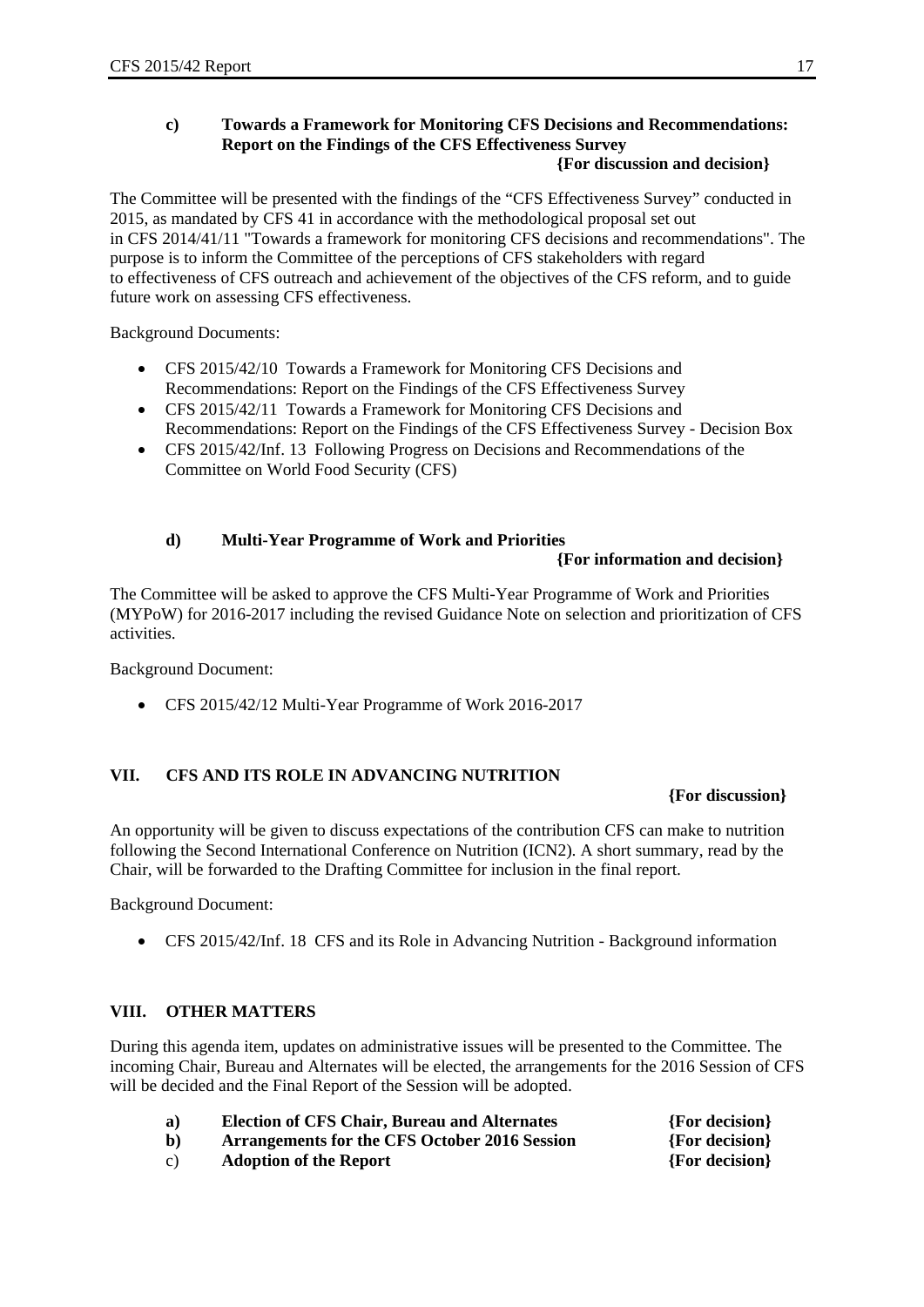### **OTHER EVENTS AND ACTIVITIES DURING THE WEEK**

### **Special Events**

### **Developing the knowledge, skills, and talent of youth to further food security and nutrition**

The objective of this Special Event is to raise awareness of the challenges and lessons learned in building the capacity of youth in agriculture and food systems. The outcome will be a list of contacts that can be used to build networks of organizations addressing youth capacity development issues. A background document including case studies of initiatives to build knowledge, skills, and talent of youth is available

Background Document:

 CFS 2015/42/Inf. 15 Developing the knowledge, skills, and talent of youth to further food security and nutrition

### **Resilience building for sustainable food security and nutrition**

This Special Event will be an opportunity to hear a variety of perspectives on building resilience and how this relates to more sustainable food security and nutrition outcomes. The special event will gather CFS stakeholders from Member Countries, the RBAs, knowledge institutions, donors, civil society and the private sector to share experiences drawn from a number of contexts in recent years. Building resilience contributes to saving lives and the longer-term adaptation and transformation of livelihoods and food systems, particularly in places and among people subject to recurrent shocks and stresses. Resilience also provides a framework for bridging humanitarian and development approaches. Given the expected endorsement of the CFS-FFA during CFS 42, the Special Event will provide a window to discuss how the CFS-FFA could be operationalized, moving from policy to action.

Background Document:

- CFS 2015/42/Inf. 16 Strengthening Resilience for Food Security and Nutrition: A Rome based Agencies' Conceptual Framework for Collaboration and Partnership
- CFS Event: Youth for Food Security and Nutrition (Y4FSN) Idea Incubator

Youth are invited to pitch their idea/initiative which engages youth in agriculture and food systems in a one minute video outlining how their initiative will help end hunger and malnutrition. Ten young people will be selected to deliver their pitch in person to a panel comprised of experts in youth engagement, food security and nutrition including entrepreneurs, social leaders, academics, and others. Youth will receive feedback on their ideas and establish contacts with a network of actors engaged in food security and nutrition.

Videos available on www.fao.org/cfs/videos

### **Side Events**

Side events will be held throughout the week. Please check the Side Events Calendar and Brochure on the CFS website for further details: http://www.fao.org/cfs/cfs42/.

### **Information Marketplace**

CFS stakeholders will be invited to display materials related to the mandate of CFS. The information marketplace is located on the ground floor of FAO outside the Library.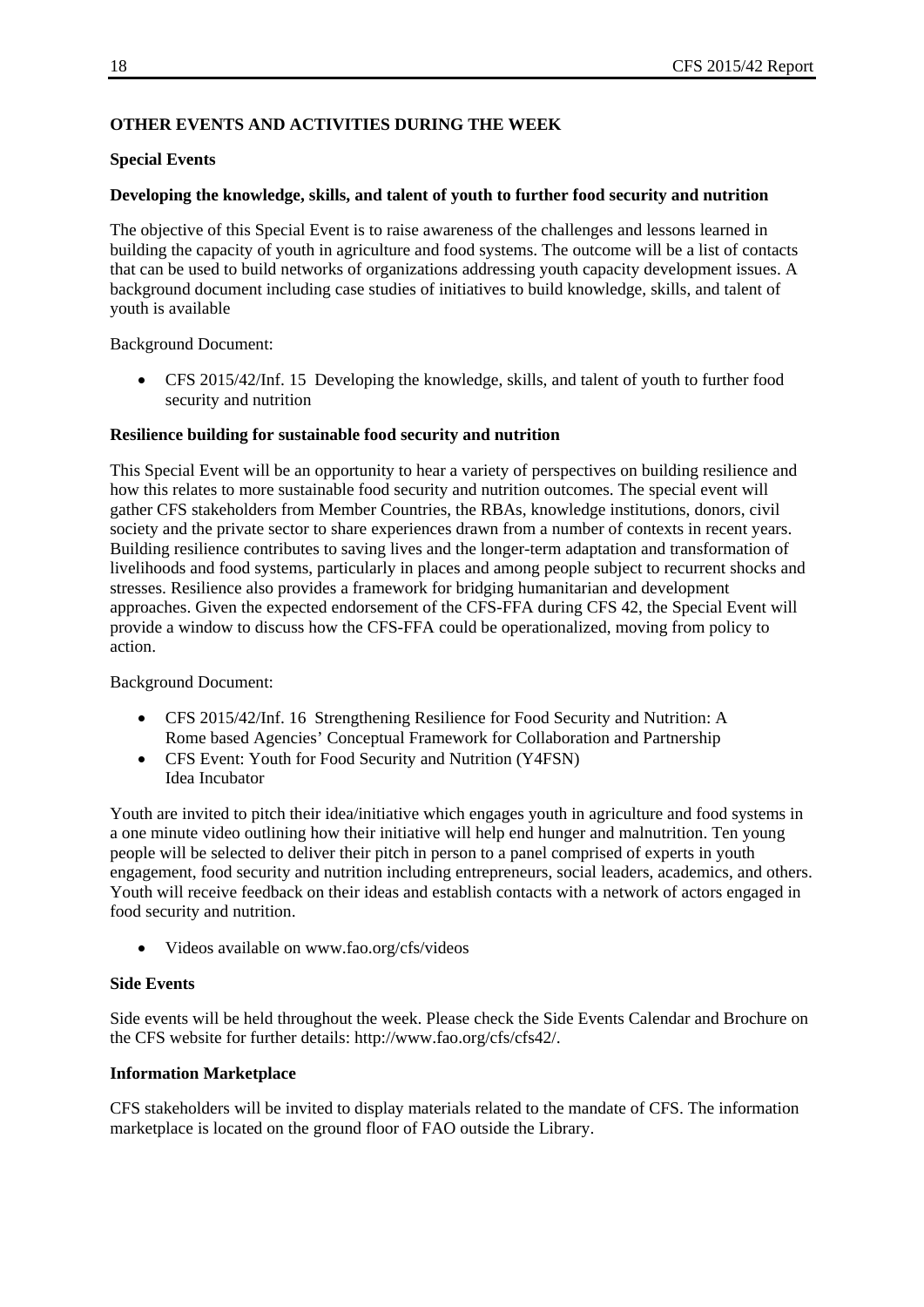### **World Food Day**

World Food Day 2015 will be held on Friday 16th October and celebrated at EXPO Milan.

### **ANNEX 1 - CFS Policy Round Table Guidelines for Delegates**

### **1. Background documentation**

A Report has been prepared by the High Level Panel of Experts on Food Security and Nutrition (HLPE) to inform the debate.

Two official session documents serve as background to the Plenary:

a) A draft set of proposed policy recommendations (the Decision Box proposed to the CFS Plenary for consideration) and, if required, other accompanying or cover text. This document is based on the work of a Decision Box Team, chaired by the Rapporteur and made up of interested CFS Members and of Participants designated by the Advisory Group, following the publication of the HLPE report.

b) The Executive Summary and list of recommendations of the HLPE report (reproduced verbatim).

### **2. Format and objectives of the Policy Round Table Session**

The aim of the Session is to discuss the issues at stake in order to prepare the Draft Decision Box for adoption which will take place during the Plenary Wrap-Up Session, taking into account the views expressed during the debates.

On the podium there will be the Chair of the Policy Round Table, the HLPE presenter (designated by the Chair of the HLPE Steering Committee to present the report's findings), and the Rapporteur. The Round Table will be opened by the Chair of the Policy Round Table who will invite the HLPE representative to presenter. The floor will then be opened for dialogue and discussion with CFS Members and Participants.

### **3. Reaching Consensus on the Decision Box**

If required, between the Policy Round Table and the Policy Wrap-Up Session, the Rapporteur works to build consensus on the Draft Decision Box. If necessary, the Rapporteur will convene a Friends of the Rapporteur (FoR) group. The Rapporteur will decide on the modalities of the FoR group, the number of meetings and their scheduling, with due consideration of the agenda of CFS Plenary. Delegations are invited to consider appropriate participation in FoR meetings. The Rapporteur, acting neutrally and independently, will carefully follow the positions of all parties during the discussions, and exercise adequate judgment with respect to the way the discussions are conducted. During the discussion, the Rapporteur can propose text to facilitate the arrival at consensus. At CFS 42, the FoR group will need to conclude its work before 14 October 2015 in order to allow time for translation of the decision box before the Policy Wrap-Up Session on 14 October 2015.

At the end of each FoR meeting, the Rapporteur, with assistance from the CFS Secretariat, will communicate the outcomes of the meeting to the participants of the meeting, as well as to CFS Members and Participants through the CFS Bureau and Advisory Group and through FAO Regional Group Chairs. The Rapporteur also reports to the CFS Chair on the progress of the group.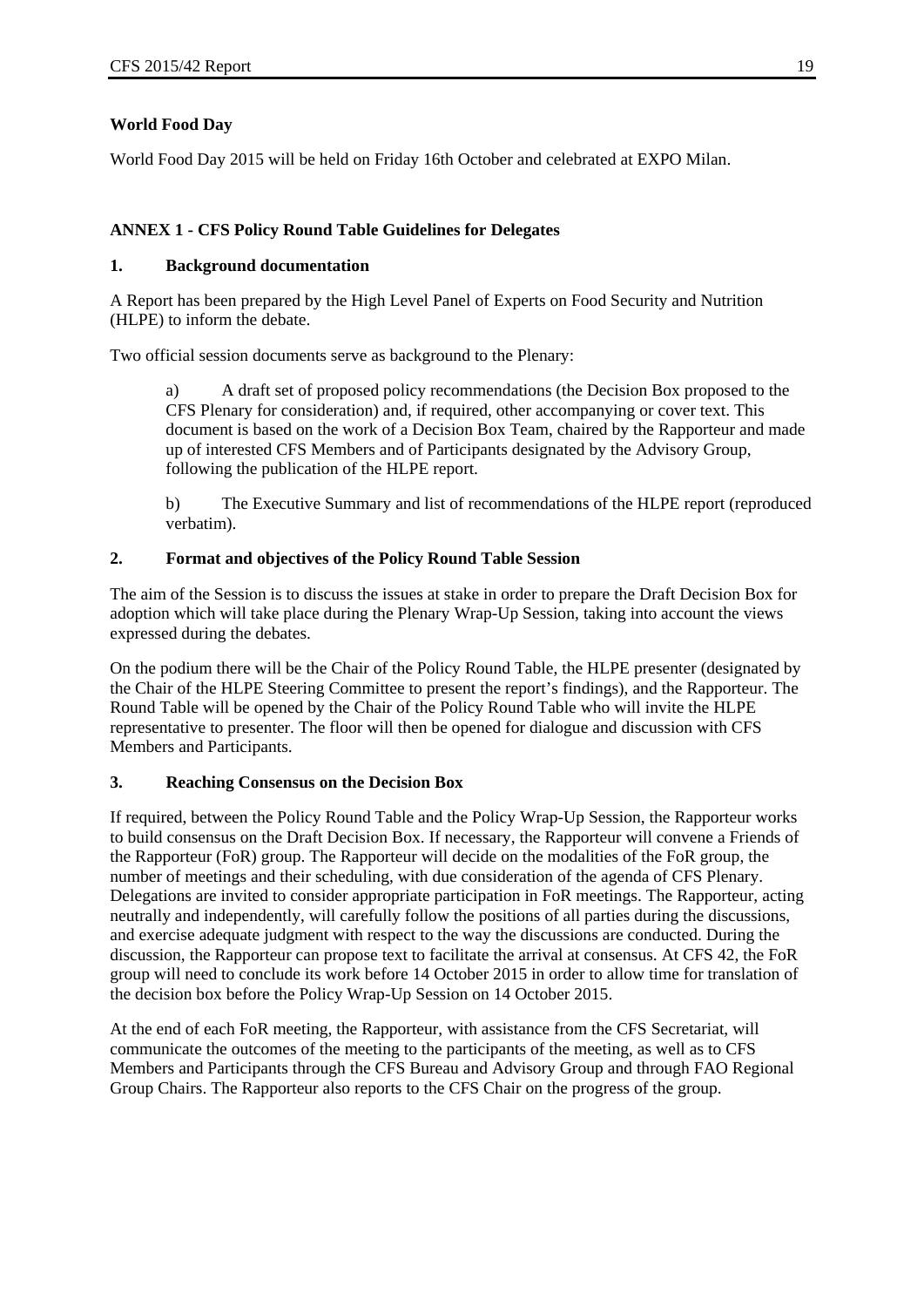## **4. Policy Round Table Wrap-Up Session**

The Rapporteur reports to the Plenary on their work and introduces the Draft Decision Box which is also circulated in written format in the six official languages. The CFS Chair leads the Wrap-Up discussions and can request the Rapporteur to provide support during debates, as appropriate.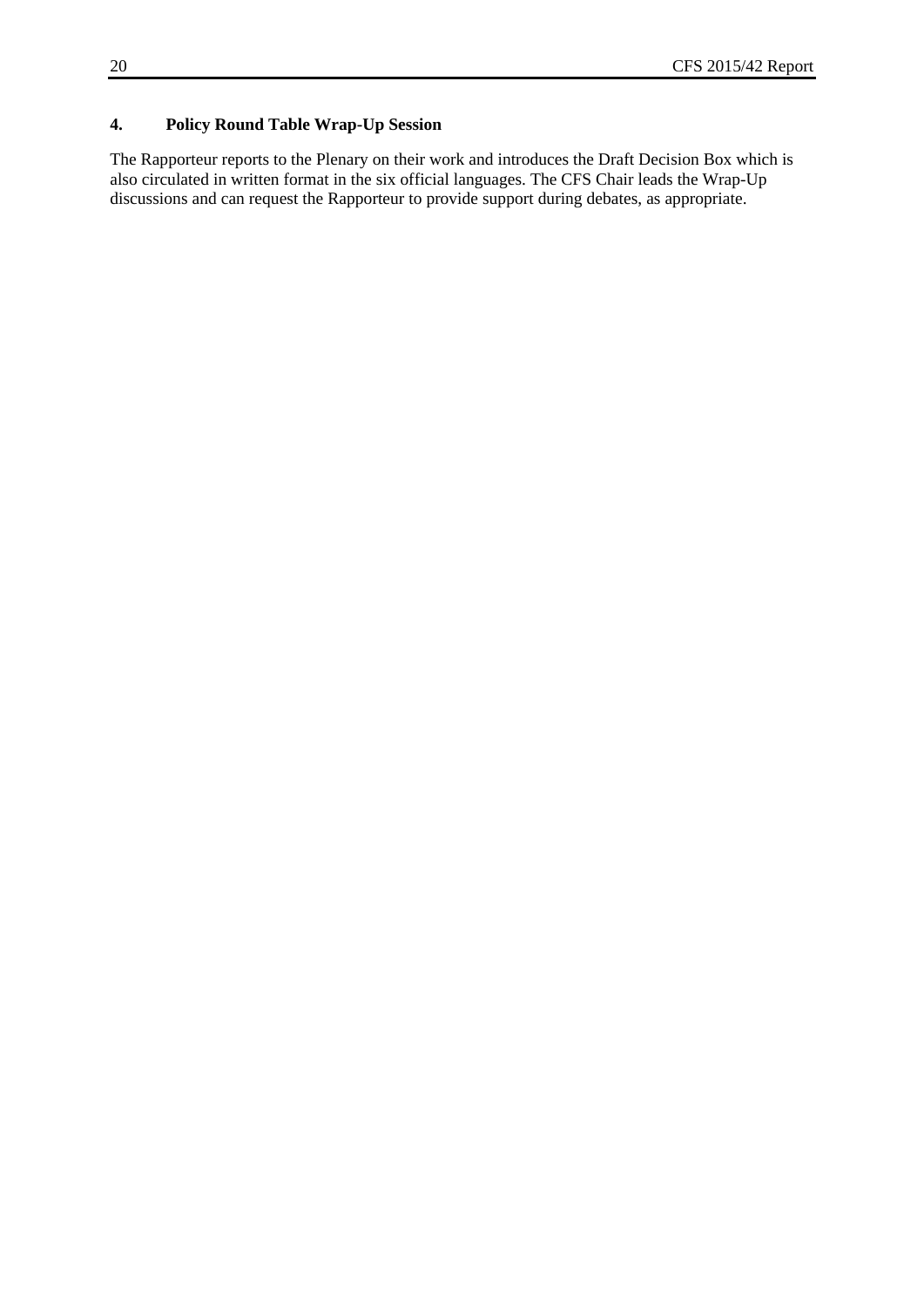### **APPENDIX B**

### **MEMBERSHIP OF THE COMMITTEE**

| Afghanistan              | Ethiopia               | Nigeria                     | Yemen    |
|--------------------------|------------------------|-----------------------------|----------|
| Algeria                  | European Union         | Norway                      | Zambia   |
| Angola                   | (Member Organization)  | Oman                        | Zimbabwe |
| Argentina                | Fiji                   | Pakistan                    |          |
| Armenia                  | Finland                | Panama                      |          |
| Australia                | France                 | Paraguay                    |          |
| Austria                  | Gabon                  | Peru                        |          |
| Azerbaijan               | Gambia                 | Philippines                 |          |
| <b>Bahamas</b>           | Germany                | Poland                      |          |
| Bangladesh               | Ghana                  | Portugal                    |          |
| <b>Belarus</b>           | Greece                 | Qatar                       |          |
| Belgium                  | Guatemala              | Republic of Korea           |          |
| Benin                    | Guinea                 | Republic of Moldova         |          |
| Bolivia (Plurinational   | Haiti                  | Romania                     |          |
| State of)                | Honduras               | <b>Russian Federation</b>   |          |
| Bosnia and               | Hungary                | Rwanda                      |          |
| Herzegovina              | Iceland                | San Marino                  |          |
| <b>Brazil</b>            | India                  | Saudi Arabia                |          |
| Bulgaria                 | Indonesia              | Senegal                     |          |
| <b>Burkina Faso</b>      | Iran (Islamic Republic | Sierra Leone                |          |
| Burundi                  | of)                    | Singapore                   |          |
| Cabo Verde               | Iraq                   | Slovakia                    |          |
| Cameroon                 | Ireland                | Slovenia                    |          |
| Canada                   | Israel                 | South Africa                |          |
| Central African          | Italy                  | South Sudan                 |          |
| Republic                 | Japan                  | Spain                       |          |
| Chad                     | Jordan                 | Sri Lanka                   |          |
| Chile                    | Kazakhstan             | Sudan                       |          |
| China                    | Kenya                  | Sweden                      |          |
| Colombia                 | Kuwait                 | Switzerland                 |          |
| Congo                    | Kyrgyzstan             | Thailand                    |          |
| Cook Islands             | Latvia                 | The former Yugoslav         |          |
| Costa Rica               | Lebanon                | Republic of Macedonia       |          |
| Côte d'Ivoire            | Liberia                | <b>Timor-Leste</b>          |          |
| Croatia                  | Libya                  | Togo                        |          |
| Cuba                     | Lithuania              | Trinidad and Tobago         |          |
| Cyprus                   | Luxembourg             | Turkey                      |          |
| Czech Republic           | Madagascar             | Uganda                      |          |
| Democratic People's      | Malaysia               | Ukraine                     |          |
| Republic of Korea        | Mali                   | <b>United Arab Emirates</b> |          |
| Denmark                  | Mauritania             | <b>United Kingdom</b>       |          |
| Dominica                 | Mexico                 | United Republic of          |          |
| Dominican Republic       | Monaco                 | Tanzania                    |          |
| Ecuador                  | Morocco                | <b>United States of</b>     |          |
| Egypt                    | Mozambique             | America                     |          |
| El Salvador              | Netherlands            | Uruguay                     |          |
| <b>Equatorial Guinea</b> | New Zealand            | Venezuela (Bolivarian       |          |
| Eritrea                  | Nicaragua              | Republic of)                |          |
| Estonia                  | Niger                  |                             |          |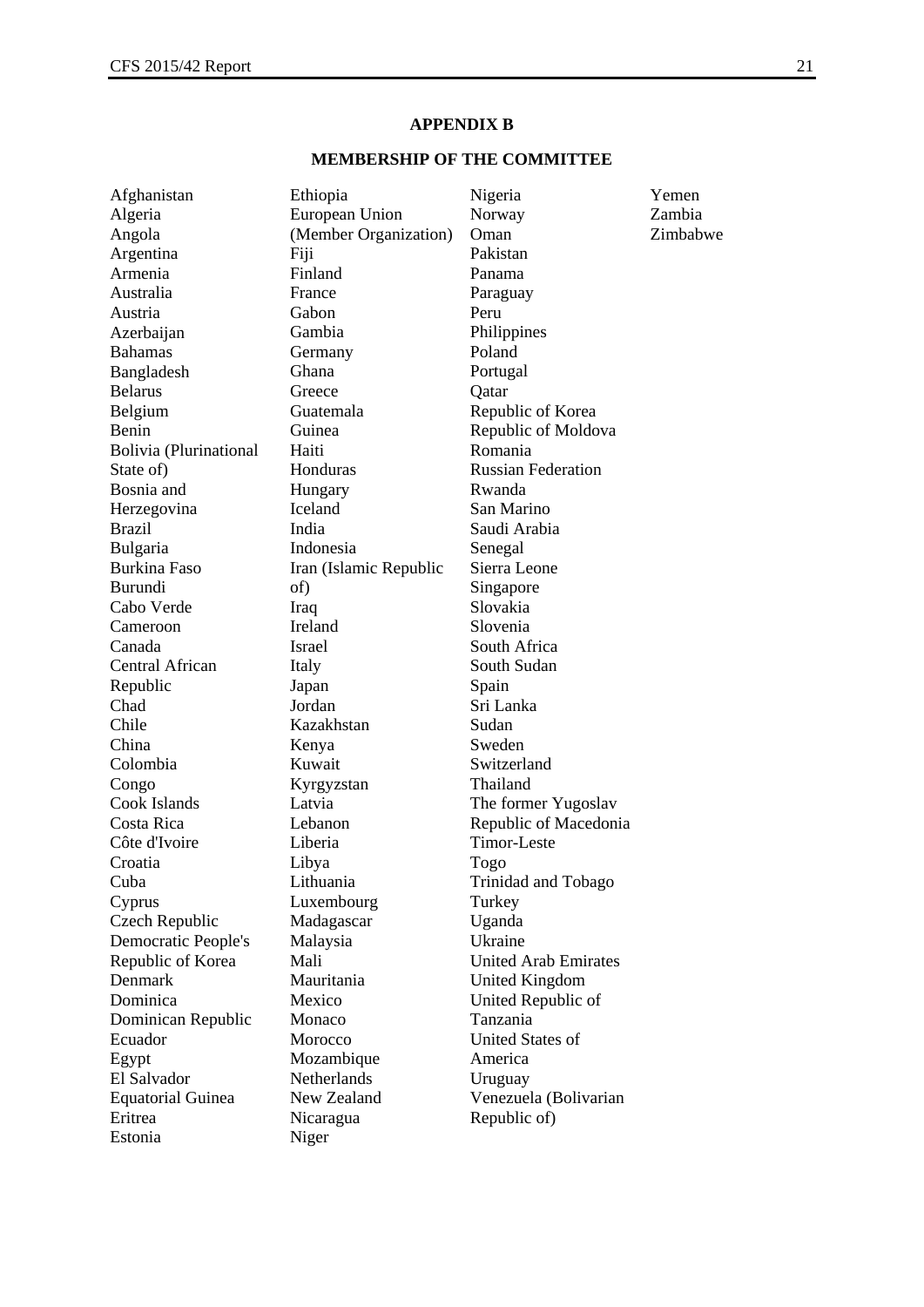### **APPENDIX C**

### **LIST OF DOCUMENTS**

| CFS 2015/42/1/Rev.3     | Provisional Annotated Agenda                                                                                                                   |  |
|-------------------------|------------------------------------------------------------------------------------------------------------------------------------------------|--|
| CFS 2015/42/2           | Summary and Recommendations of the High Level Panel of Experts (HLPE) -<br>Report on Water for Food Security and Nutrition                     |  |
| CFS 2015/42/3           | High-Level Panel of Experts Report on Water for Food Security and Nutrition -<br>Decision Box                                                  |  |
| CFS 2015/42/4           | Framework for Action for Food Security and Nutrition in Protracted Crises                                                                      |  |
| CFS 2015/42/5           | Framework for Action for food Security and Nutrition in Protracted Crises -<br><b>Decision Box</b>                                             |  |
| CFS 2015/42/7           | Fourth Version of the Global Strategic Framework for Food Security and<br>Nutrition (GSF 2015)                                                 |  |
| CFS 2015/42/8           | Global Strategic Framework for Food Security & Nutrition (GSF) - Decision Box                                                                  |  |
| CFS 2015/42/9           | High Level Forum on Connecting Smallholders to Market - Decision Box                                                                           |  |
| CFS 2015/42/9 Add.1     | High-Level Forum on Connecting Smallholders to Market - Chair's Summary                                                                        |  |
| CFS 2015/42/10          | Towards a Framework for Monitoring CFS Decisions and Recommendations:<br>Report on the Findings of the CFS Effectiveness Survey                |  |
| CFS 2015/42/11          | Towards a Framework for Monitoring CFS Decisions and Recommendations:<br>Report on the Findings of the CFS Effectiveness Survey - Decision Box |  |
| CFS 2015/42/12          | Multi-Year Programme of Work 2016-2017                                                                                                         |  |
| CFS 2015/42/Inf.1 Rev.2 | <b>Provisional Timetable</b>                                                                                                                   |  |
| CFS 2015/42/Inf.2       | List of documents                                                                                                                              |  |
| CFS 2015/42/Inf.3       | Membership to the Committee on World Food Security                                                                                             |  |
| CFS 2015/42/Inf.4       | List of delegates, participants and observers to the 42nd Session of CFS                                                                       |  |
| CFS 2015/42/Inf.5       | Declaration of competence submitted by the European Union                                                                                      |  |
| CFS 2015/42/Inf.6       | Opening remarks by the CFS Chairperson                                                                                                         |  |
| CFS 2015/42/Inf.7       | Statement by the United Nations Secretary General or his representative                                                                        |  |
| CFS 2015/42/Inf.8       | Statement by the Director-General of FAO                                                                                                       |  |
| CFS 2015/42/Inf.9       | Statement by the President of IFAD or his representative                                                                                       |  |
| CFS 2015/42/Inf.10      | Statement by the Executive Director of WFP or her representative                                                                               |  |
| CFS 2015/42/Inf.11      | Statement by the Chairperson of the Steering Committee of the High Level Panel<br>of Experts on Food Security and Nutrition (HLPE)             |  |